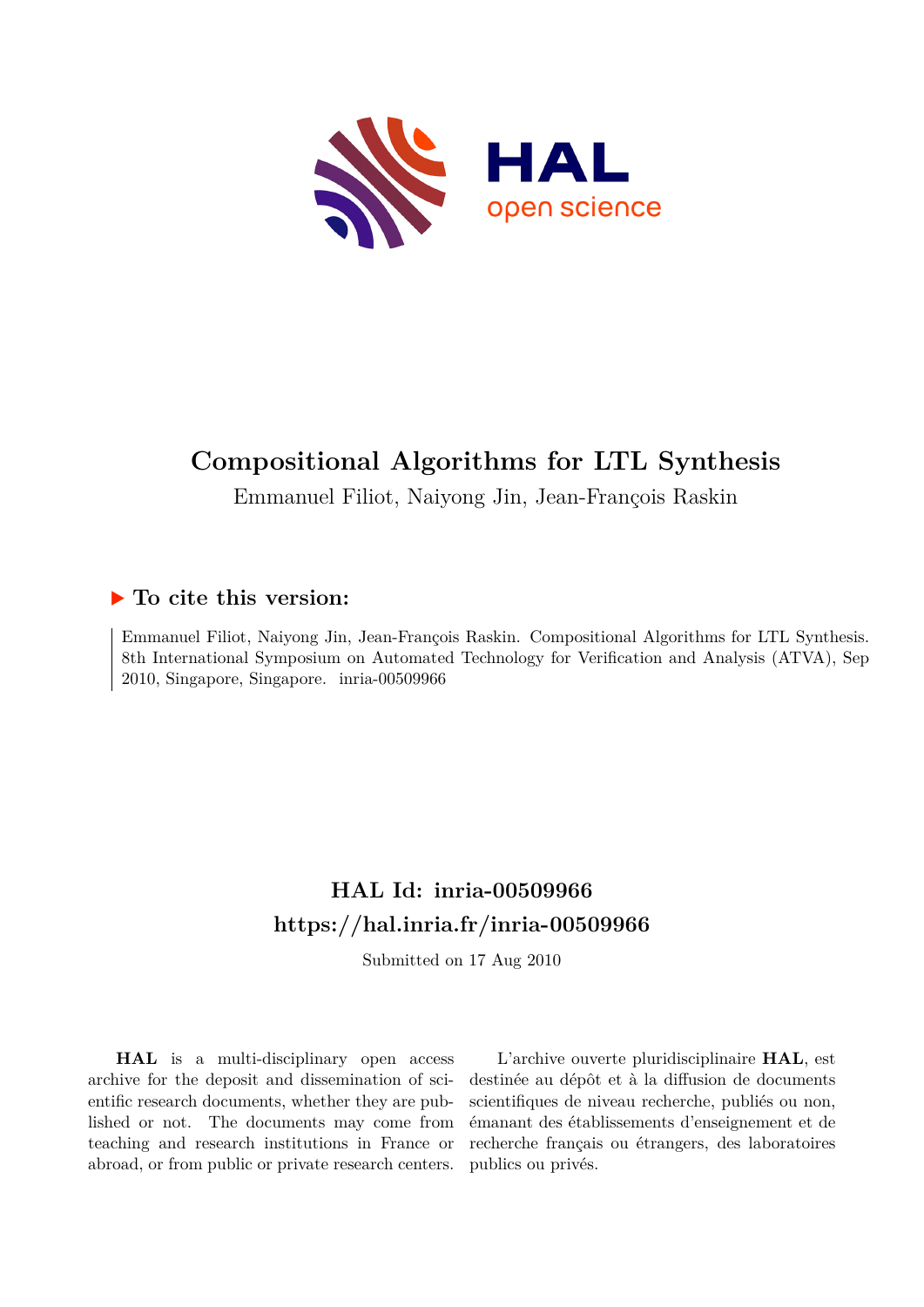### **Compositional Algorithms for LTL Synthesis**<sup>⋆</sup>

Emmanuel Filiot, Nayiong Jin, and Jean-François Raskin

CS, Université Libre de Bruxelles, Belgium

**Abstract.** In this paper, we provide two compositional algorithms to solve safety games and apply them to provide compositional algorithms for the LTL synthesis problem. We have implemented those new compositional algorithms, and we demonstrate that they are able to handle full LTL specifications that are orders of magnitude larger than the specifications that can be treated by the current state of the art algorithms.

#### **1 Introduction**

**Context and motivations** The *realizability problem* is best seen as a game between two players [14]. Given an LTL formula  $\phi$  and a partition of its atomic propositions P into I and O, Player 1 starts by giving a subset  $o_0 \subseteq O$  of propositions <sup>1</sup>, Player 2 responds by giving a subset of propositions  $i_0 \nsubseteq I$ , then Player 1 gives  $o_1$  and Player 2 responds by  $i_1$ , and so on. This game lasts forever and the outcome of the game is the infinite word  $w = (i_0 \cup o_0)(i_1 \cup o_1)(i_2 \cup o_2) \cdots \in (2^P)^{\omega}$ . Player 1 wins if the resulting infinite word w is a model of  $\phi$ . The *synthesis problem* asks to produce a winning strategy for Player 1 when the LTL formula is realizable. The LTL realizability problem is central when reasoning about specifications for reactive systems and has been studied starting from the end of the eighties with the seminal works by Pnueli and Rosner [14], and Abadi, Lamport and Wolper [1]. It has been shown  $2EXPTIME-C$  in  $[15]<sup>2</sup>$  Despite their high worst-case computation complexity, we believe that it is possible to solve LTL realizability and synthesis problems in practice. We proceed here along recent research efforts that have brought new algorithmic ideas to attack this important problem.

**Contributions** In this paper, we propose two compositional algorithms to solve the LTL realizability and synthesis problems. Those algorithms rely on previous works where the LTL realizability problem for an LTL formula  $\Phi$  is reduced to the resolution of a

Work supported by the projects: (i) QUASIMODO (FP7- ICT-STREP-214755), Quasimodo: "Quantitative System Properties in Model-Driven-Design of Embedded", http://www.quasimodo.aau.dk/, (ii) GASICS (ESF-EUROCORES LogiCCC), Gasics: "Games for Analysis and Synthesis of Interactive Computational Systems", http://www.ulb.ac.be/di/gasics/, (iii) Moves: "Fundamental Issues in Modelling, Verification and Evolution of Software", http://moves.ulb.ac.be, a PAI program funded by the Federal Belgian Gouvernment, and  $(iv)$  ECSPER (ANR-JC09-472677) and SFINCS (ANR-07-SESU-012), two projects supported by the French National Research Agency.

<sup>&</sup>lt;sup>1</sup> Technically, we could have started with Player 2, for modelling reason it is conservative to start with Player 1.

<sup>&</sup>lt;sup>2</sup> Older pioneering works consider the realizability problem but for more expressive and computationally intractable formalisms like MSO, see [19] for pointers.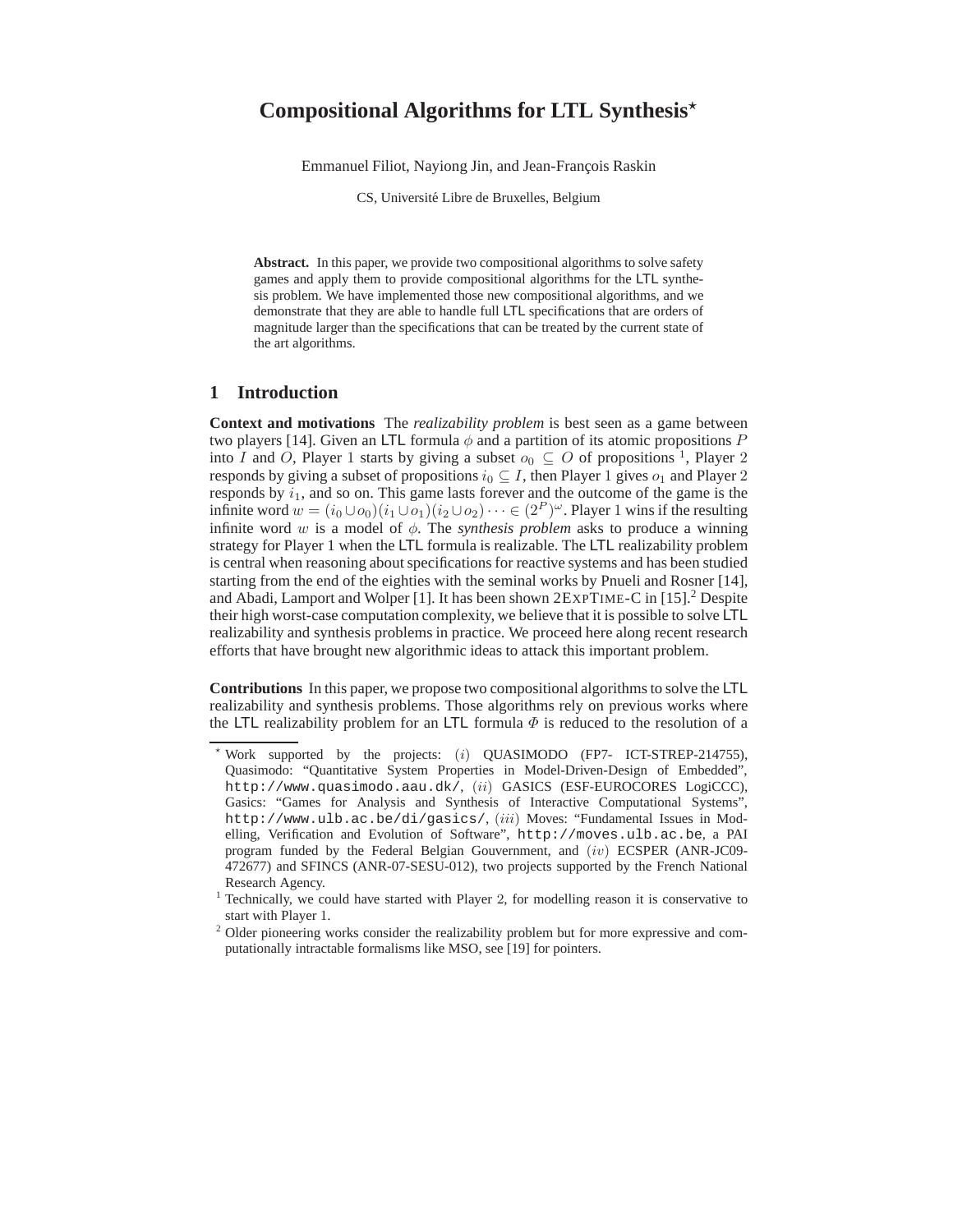safety game  $G(\Phi)$  [7] (a similar reduction was proposed independently in [17] and applied to synthesis of distributed controllers). We show here that if the LTL specification has the form  $\Phi = \phi_1 \wedge \phi_2 \wedge \cdots \wedge \phi_n$  i.e., a conjunction of LTL sub-specifications, then  $G(\Phi)$  can be constructed and solved compositionally. The compositional algorithms are able to handle formulas that are several pages long while previous non-compositional algorithms were limited to toy examples.

The new algorithms rely on the following nice property of safety games: for any safety game  $G$ , there exists a function that maps each position of Player 1 to the set of all actions that are safe to play. We call this function the *master plan* of Player 1 in G. It encompasses all the winning strategies of Player 1. If  $\Lambda$  is the master plan of G then we denote by  $G[A]$  the game G where the behavior of Player 1 is restricted by  $\Lambda$ .

To compute the winning positions of a safety game  $G^{12} = G^1 \otimes G^2$  defined as the composition of two sub-games, we compute the master plans for the local components  $G^1$  and  $G^2$  before composition. Let  $\Lambda_1$  (resp.  $\Lambda_2$ ) be the master plan for  $G^1$  (resp.  $G^2$ ), then the winning positions in  $G^{12}$  are the same as the winning positions in  $G^{1}[A_1]$  ⊗  $G^2[A_2]$ . We develop a backward and a forward algorithms that exploit this property.

We have implemented the two compositional algorithms into our prototype Acacia and we provide an empirical evaluation of their performances on classical benchmarks and on a realistic case study taken from the IBM RuleBase tutorial[9]. This implementation is rather used to test the new concepts and to see how they behave for scalability test cases than to provide an advanced and deeply optimized prototype. In particular, our implementation is in Perl (as Lily [10]) and does not use BDDs.

**Related works** The first solution [14] to the LTL realizability and synthesis problem was based on Safra's procedure for the determinization of Büchi automata [16].

Following [12], the method proposed in our paper can be coined "Safraless" approach to the realizability and synthesis of LTL as it avoids the determinization (based on the Safra's procedure) of the automaton obtained from the LTL formula. Our approach, as the one proposed in [7], relies on a reduction to safety games.

In [12], Kupferman and Vardi proposed the first Safraless approach that reduces the LTL realizability problem to Büchi games, which has been implemented in the tool Lily [10]. In [13], a compositional approach to LTL realizability and synthesis is proposed. Their algorithm is based on a Safraless approach that transforms the synthesis problem into a Büchi and not a safety game as in our case. There is no notion like the master plan for Büchi games. To the best of our knowledge, their algorithm has not been implemented.

In [3], an algorithm for the realizability problem for a fragment of LTL, known as  $GR(1)$ , is presented and evaluated on the case study of [9]. The specification into the  $GR(1)$  fragment for this case study is not trivial to obtain and so the gain in term of complexity<sup>3</sup> comes with a cost in term of expressing the problem in the fragment. Our approach is different as we want to consider the full LTL logic. In our opinion, it is important to target full LTL as it often allows for writing more declarative and more natural specifications.

In [18], the authors also consider LTL formulas of the form  $\Phi = \phi_1 \wedge \phi_2 \wedge \cdots \wedge \phi_n$  $\phi_n$ . They propose an algorithm to construct compositionally a parity game from such LTL specifications. Their algorithm uses a variant of Safra's determinization procedure and additionally tries to detect local parity games that are equivalent to safety games

 $3$  GR(1) has a better worst-case complexity than full LTL.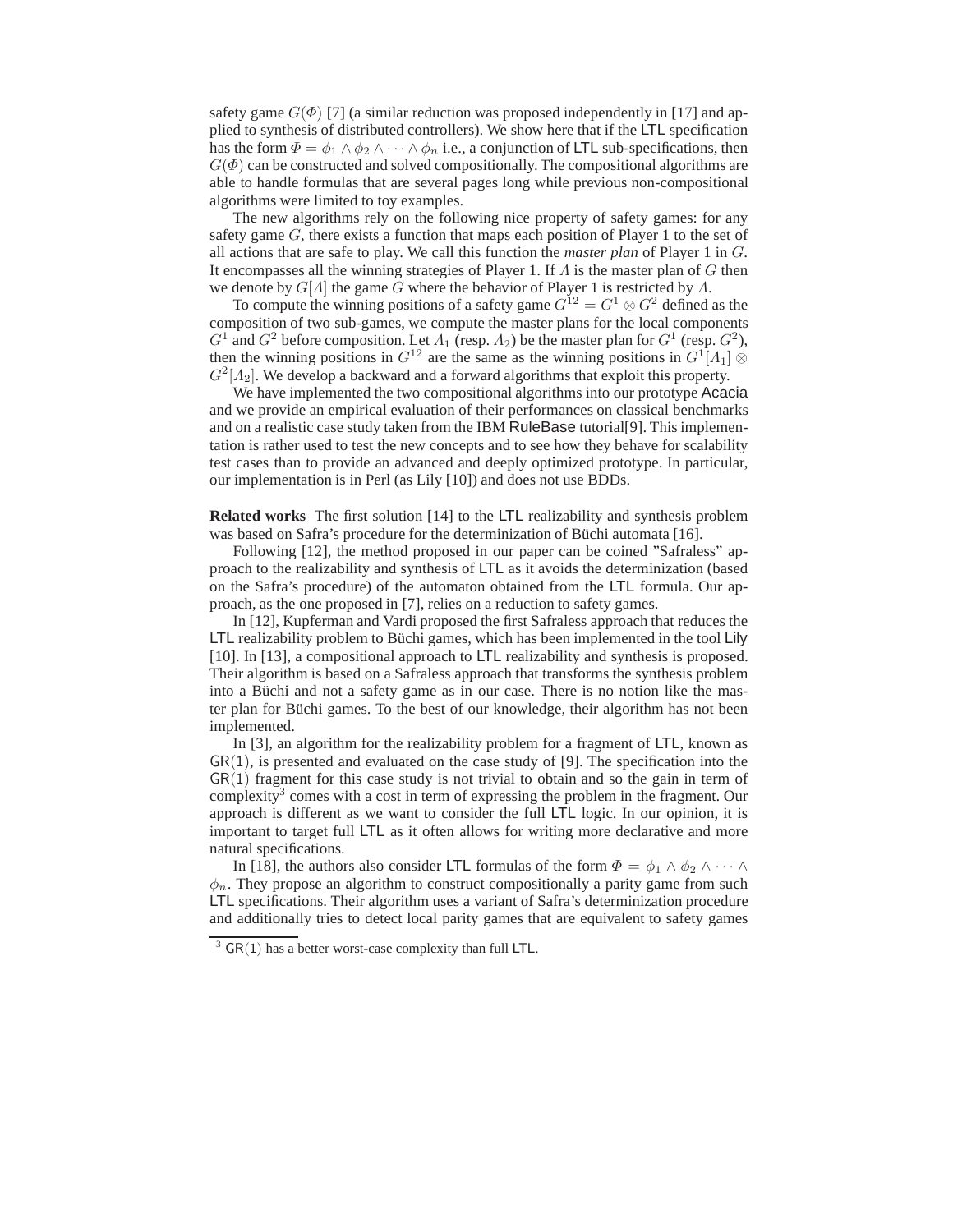(because the associated LTL subformula is a safety property). For efficiently solving the entire game, they use BDDs.

In [11], a compositional algorithm is proposed for reasoning about network of components to control under partial observability. The class of properties that they consider is safety properties and not LTL properties. They propose a backward algorithm and no forward algorithm.

The implementation supporting the approaches described in [18] and [3] uses BDDs while our tool Acacia does not. While our algorithms could have been implemented with BDDs, we deliberately decided not to use them for two reasons. First, to fairly compare our Safraless approach with the one proposed in [12] and implemented in Lily, we needed to exclude BDDs as Lily does not use them. Second, several recent works on the efficient implementation of decision problems for automata shown that antichain based algorithms may outperform by several order of magnitude BDD implementations, see [5, 6] for more details.

#### **2 Safety Games**

In this section, we provide a definition of safety games that is well-suited to support our compositional methods detailed in the following sections. Player 1 will play the role of the system while Player 2 will play the role of the environment. This is why, as the reader will see, our definition of games is asymmetric.

*Turn-based games* A *turn-based game* on a finite set of moves Moves = Moves<sub>1</sub> ⊎ Moves<sub>2</sub> such that Moves<sub>2</sub>  $\neq \emptyset$  is a tuple  $G = (S_1, S_2, \Gamma_1, \Delta_1, \Delta_2)$  where: (i)  $S_1$ is the set of Player 1 positions,  $S_2$  is the set of Player 2 positions,  $S_1 \cap S_2 = \emptyset$ , we let  $S = S_1 \oplus S_2$ .  $(ii)$   $\Gamma_1 : S_1 \to 2^{\text{Moves}_1}$  is a function that assigns to each position of Player 1 the subset of moves that are available in that position. For Player 2, we assume that all the moves in Moves<sub>2</sub> are available in all the positions  $s \in S_2$ . (iii)  $\Delta_1$ :  $S_1 \times$ Moves<sub>1</sub>  $\rightarrow$   $S_2$  is a partial function, defined on pairs  $(s, m)$  when Player 1 chooses  $m \in \Gamma_1(s)$ , that maps  $(s, m)$  to the position reached from  $s \colon \Delta_2 : S_2 \times \textsf{Moves}_2 \to S_1$ is a function that maps  $(s, m)$  to the state reached from s when Player 2 chooses m.

We define the partial function  $\Delta$  as the union of the partial function  $\Delta_1$  and the function  $\Delta_2$ . Unless stated otherwise, we fix for the sequel of this section a turn-based game  $G = (S_1, S_2, \Gamma_1, \Delta_1, \Delta_2)$  on moves Moves  $=$  Moves<sub>1</sub>  $\uplus$  Moves<sub>2</sub>.

Given a function  $\Lambda : S_1 \to 2^{\text{Moves}_1}$ , the *restriction of G by*  $\Lambda$  is the game  $G[\Lambda] =$  $(S_1, S_2, \widehat{T_1}, \widehat{\Delta_1}, \Delta_2)$  where for all  $s \in S_1$ ,  $\widehat{T_1}(s) = T_1(s) \cap \Lambda(s)$  and  $\widehat{\Delta_1}$  equals  $\Delta_1$  on the domain restricted to the pairs  $\{(s, m) | s \in S_1 \land m \in \widehat{F_1}(s)\}\)$ .e.,  $G[A]$  is as G but with the moves of Player 1 restricted by  $\Lambda$ .

*Rules of the game* The game on G is played in rounds and generates a finite or an infinite sequence of positions that we call a *play*. In the initial round, the game is in some position, say  $s_0$ , and we assume that Player 1 owns that position. Then if  $\Gamma_1(s_0)$ is non-empty Player 1 chooses a move  $m_0 \in \Gamma_1(s_0)$ , and the game evolves to state  $s_1 = \Delta_1(s_0, m_0)$ , otherwise the game stops. If the game does not stop then the next round starts in  $s_1$ . Player 2 chooses a move  $m_1 \in \text{Moves}_2$  and the game proceeds to position  $s_2 = \Delta_2(s_1, m_1)$ . The game proceeds accordingly either for an infinite number of rounds or it stops when a position  $s \in S_1$  is reached such that  $\Gamma_1(s) = \emptyset$ . Player 1 wins if the game does not stop otherwise Player 2 wins (safety winning condition). Our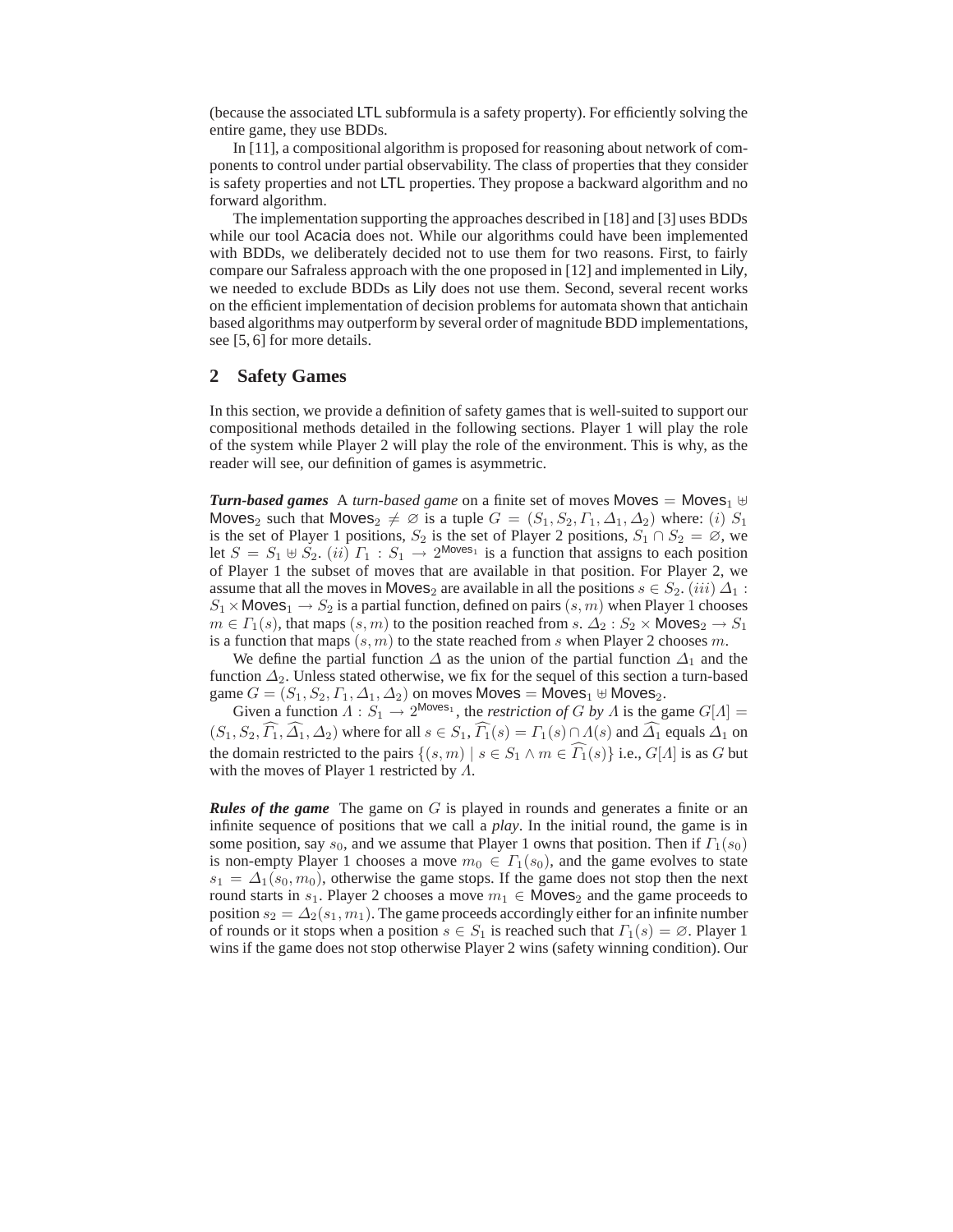variant of safety games are thus zero-sum games as usual. In particular, the positions  $s \in S_1$  such that  $\Gamma_1(s) \neq \emptyset$  are the safe positions of Player 1.

*Plays and strategies* We now define formally the notions of play, strategy, outcome of a strategy and winning strategies. Given a sequence  $\rho = s_0 s_1 \dots s_n \dots \in S^* \cup S^{\omega}$ , we denote by  $|\rho|$  its length (which is equal to  $\omega$  if  $\rho$  is infinite). We denote by first( $\rho$ ) the first element of  $\rho$ , and if  $\rho$  is finite, we denote by  $\textsf{last}(\rho)$  its last element.

A *play* in G is a finite or infinite sequence of positions  $\rho = s_0 s_1 \dots s_n \dots \in S^* \cup S^{\omega}$ such that : (i) if  $\rho$  is finite then  $\textsf{last}(\rho) \in S_1$  and  $\Gamma_1(\textsf{last}(\rho)) = \emptyset$ ; (ii)  $\rho$  is consistent with the moves and transitions of G i.e., for all i,  $0 \le i \le |\rho|$ , we have that  $s_{i+1} =$  $\Delta(s_i, m)$  for some  $m \in \Gamma_1(s_i)$  if  $s \in S_1$ , or  $m \in \mathsf{Moves}_2$  if  $s \in S_2$ . We denote by Plays $(G)$  the set of plays in  $G$ .

Given a set of finite or infinite sequences  $L \subseteq S^* \cup S^{\omega}$ , we write  $\textsf{Pref}_j(L)$ ,  $j \in$  $\{1, 2\}$ , for the set of prefixes of sequences in L that end up in a position of Player *j*. Let  $\bot$  be such that  $\bot \notin$  Moves. A *strategy for Player 1* in G is a function  $\lambda_1$  :  $\mathsf{Pref}_1(\mathsf{Plays}(G)) \to \mathsf{Moves}_1 \cup \{\perp\}$  which is consistent with the set of available moves i.e., for all  $\rho \in \text{Pref}_i(\text{Plays}(G))$ , we have that:  $(i)$   $\lambda_1(\rho) \in \Gamma_1(\text{last}(\rho)) \cup \{\perp\}$ , and  $(iii)$   $\lambda_1(\rho) = \bot$  only if  $\Gamma_1(\textsf{last}(\rho)) = \emptyset$ . A *strategy for Player* 2 in G is a function  $\lambda_2$ : Pref<sub>2</sub>(Plays(G))  $\rightarrow$  Moves<sub>2</sub>. Note that the codomain of a Player 2's strategy never contains ⊥ as all the moves of Player 2 are allowed at any position, whereas the moves of Player 1 are restricted by  $\Gamma_1$ .

A play  $\rho = s_0 s_1 \dots s_n \dots \in \text{Plays}(G)$  is *compatible* with a strategy  $\lambda_j$  of Player j  $(j \in \{1, 2\})$ , if for all  $i, 0 \le i < |\rho|$ , if  $s_i \in S_j$  then  $s_{i+1} = \Delta_j(s_i, \lambda_j(s_0s_1 \ldots s_i))$ . We denote by outcome  $(G, s, \lambda_j)$  the subset of plays in Plays  $(G)$  that are compatible with the strategy  $\lambda_j$  of Player j, and that start in s. We denote by outcome $(G, \lambda_j)$  the set  $\bigcup_{s \in S}$  outcome $(G, s, \lambda_j)$ , and by outcome $(G, s, \lambda_1, \lambda_2)$  the unique play that is compatible with both  $\lambda_1$  and  $\lambda_2$ , and starts in s.

The *winning* plays for Player 1 are those that are infinite i.e.,  $\text{Win}_1(G) = \text{Plays}(G) \cap$  $S^{\omega}$ , or equivalently those that never reach an unsafe position  $s \in S_1$  of Player 1 where  $\Gamma_1(s) = \emptyset$ . A strategy  $\lambda_1$  is *winning* in G from  $s_{\text{ini}}$  iff **outcome** $(G, s_{\text{ini}}, \lambda_1) \subseteq$  $Win<sub>1</sub>(G)$ . A game with such a winning condition in mind is called *safety game*. We denote by WinPos<sub>1</sub>(G) the subset of positions  $s \in S$  in G for which there exists  $\lambda_1$ such that  $\text{outcome}(G, s, \lambda_1) \subseteq \text{Win}_1(G)$ .

*Games with initial position* A *safety game with initial position* is a pair  $(G, s_{\text{ini}})$  where  $s_{\text{ini}}$  ∈  $S_1$  ∪  $S_2$  is a position of the game structure G called the *initial position*. The set of plays in  $(G, s_{\text{ini}})$  are the plays of G starting in  $s_{\text{ini}}$ , i.e. Plays $(G, s_{\text{ini}}) =$  Plays $(G) \cap$  $s_{\text{ini}} \cdot (S^* \cup S^{\omega})$ . All the previous notions carry over to games with initial positions.

*Solving safety games* The classical fixpoint algorithm to solve safety games relies on iterating the following monotone operator over sets of game positions. Let  $X \subseteq S_1 \oplus S_2$ :

 $\mathsf{CPre}_1(X)=\{s\in S_1\mid \exists m\in\Gamma_1(s),\Delta_1(s,m)\in X\}\cup\{s\in S_2\mid \forall m\in\mathsf{Moves}_2,\Delta_2(s,m)\in X\}$ 

i.e., CPre<sub>1</sub>(X) contains all the positions  $s \in S_1$  from which Player 1 can force X in one step, and all the positions  $s \in S_2$  where Player 2 cannot avoid X in one step. Now, we define the following sequence of subsets of positions:

$$
W_0 = \{ s \in S_1 \mid \Gamma_1(s) \neq \emptyset \} \cup S_2 \qquad W_i = W_{i-1} \cap \textbf{CPre}(W_{i-1}) \text{ for all } i \geq 1
$$

Denote by  $W^{\natural}$  the fixpoint of this sequence. It is well known that  $W^{\natural} = \mathsf{WinPos}_1(G)$ .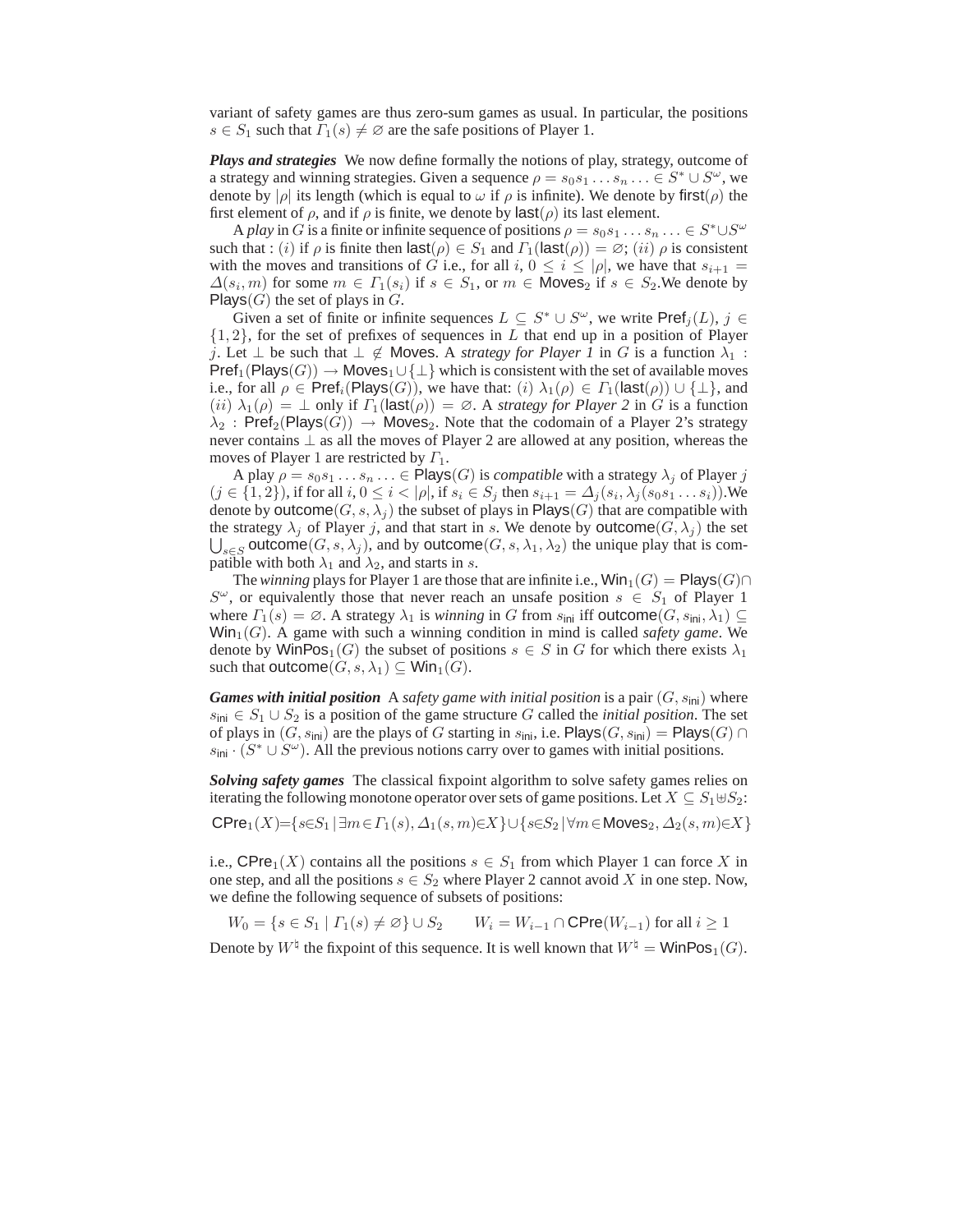*Master plan* Let  $\Lambda_1 : S_1 \to 2^{\text{Moves}_1}$  be defined as follows: for all  $s \in S_1$ ,  $\Lambda_1(s) =$  ${m \in \Gamma_1(s) \mid \Delta_1(s,m) \in W^{\natural}}$  i.e.,  $\Lambda_1(s)$  contains all the moves that Player 1 can play in s in order to win the safety game. We call Λ<sup>1</sup> the *master plan* of Player 1 and we write it  $\mathsf{MP}(G)$ . The following lemma states that  $\mathsf{MP}(G)$  can be interpreted as a compact representation of all the winning strategies of Player 1 in the game G:

**Lemma 1.** For all strategies  $\lambda_1$  of Player 1 in G, for all  $s \in S$ ,  $\lambda_1$  is winning in G *from* s iff  $\lambda_1$  *is a strategy in* (G[MP(G)], s) and  $\lambda_1(s) \neq \perp$ .

Now that we have defined and characterized the notion of master plan, we show that we can compute directly the master plan associated with a game using a variant of the CPre operator and sequence  $W$ . The variant of CPre considers the effect of some Player 1's move followed by some Player 2's move. Let  $\widehat{\text{CPre}} : (S_1 \rightarrow 2^{\text{Moves}_1}) \rightarrow$  $(S_1 \rightarrow 2^{\text{Moves}_1})$  be defined as follows. For all  $s \in S_1$ , let:

$$
\widehat{\mathsf{CPre}}(\Lambda)(s) = \{ m \in \Lambda(s) \mid \forall m' \in \mathsf{Moves}_2 : \Lambda(\Delta_2(\Delta_1(s, m), m')) \neq \varnothing \}
$$

Consider the following sequence of functions:  $\Lambda_0 = \Gamma_1$ , and  $\Lambda_i = \widehat{\mathsf{CPre}}(\Lambda_{i-1}), i \geq 1$ 1. This sequence stabilizes after at most  $O(|S|)$  iterations and we denote by  $\Lambda^{\natural}$  the function on which the sequence stabilizes. Clearly, the value on which the sequence stabilizes corresponds exactly to the master plan of G:

**Theorem 1.**  $A^{\natural} = \mathsf{MP}(G)$ .

#### **3 From** LTL **realizability to safety games**

In this section, after recalling the formal definition of the LTL realizability problem, we recall the essential results of [17, 7] where it is shown how to reduce the LTL realizability problem to a safety game problem.

*Linear Temporal Logic (*LTL*)* The formulas of LTL are defined over a set of atomic propositions P. The syntax is given by:  $\phi ::= p | \phi \vee \phi | \neg \phi | \mathcal{X} \phi | \phi \mathcal{U} \phi$  with  $p \in P$ . The notations true, false,  $\phi_1 \wedge \phi_2$ ,  $\Diamond \phi$  and  $\Box \phi$  are defined as usual. LTL formulas  $\phi$  are interpreted on infinite words  $w = \sigma_0 \sigma_1 \sigma_2 \ldots \in (2^P)^\omega$  via a satisfaction relation  $w \models \phi$ inductively defined as follows: (i)  $w \models p$  if  $p \in \sigma_0$ , (ii)  $w \models \phi_1 \lor \phi_2$  if  $w \models \phi_1$  or  $w \models \phi_2$ ,  $(iii)$   $w \models \neg \phi$  if  $w \not\models \phi$ ,  $(iv)$   $w \models \mathcal{X} \phi$  if  $\sigma_1 \sigma_2 \ldots \models \phi$ , and  $(v)$   $w \models \phi_1 \mathcal{U} \phi_2$ if there is  $n \geq 0$  such that  $\sigma_n \sigma_{n+1} \ldots \models \phi_2$  and for all  $0 \leq i < n$ ,  $\sigma_i \sigma_{i+1} \ldots \models \phi_1$ .

LTL *Realizability and Synthesis* Let P be a finite set of propositions. Unless otherwise stated, we partition P into I the set of *input signals* controlled by Player 2 (the environment), and O the set of *output signals* controlled by Player 1 (the controller). We let  $\Sigma = 2^P$ ,  $\Sigma_I = 2^I$ , and  $\Sigma_O = 2^O$ . The realizability problem is best seen as a game. The players play according to strategies. A strategy for Player 1 is a (total) mapping  $\lambda_1 : (\Sigma_O \overline{\Sigma_I})^* \to \Sigma_O$  while a strategy for Player 2 is a (total) mapping  $\lambda_2 : \Sigma_O(\Sigma_I \Sigma_O)^* \to \Sigma_I$ . The outcome of  $\lambda_1$  and  $\lambda_2$  is the word outcome  $(\lambda_1, \lambda_2) =$  $(o_0 \cup i_0)(o_1 \cup i_1) \dots$  such that for all  $j \ge 0$ ,  $o_j = \lambda_1(o_0 i_0 \dots o_{j-1} i_{j-1})$  and  $i_j =$  $\lambda_2(o_0i_0 \ldots o_{j-1}i_{j-1}o_j)$ . In particular,  $o_0 = \lambda_1(\epsilon)$  and  $i_0 = \lambda_2(o_0)$ . Given an LTL formula  $\phi$ , the *realizability problem* is to decide whether there exists a strategy  $\lambda_1$  of Player 1 such that for all strategies  $\lambda_2$  of Player 2, outcome $(\lambda_1, \lambda_2) \models \phi$ . If such a strategy exists, we say that the specification  $\phi$  is *realizable*. If an LTL specification is realizable, there exists a finite-state strategy that realizes it [14]. The *synthesis problem* is to find a finite-state strategy that realizes the LTL specification.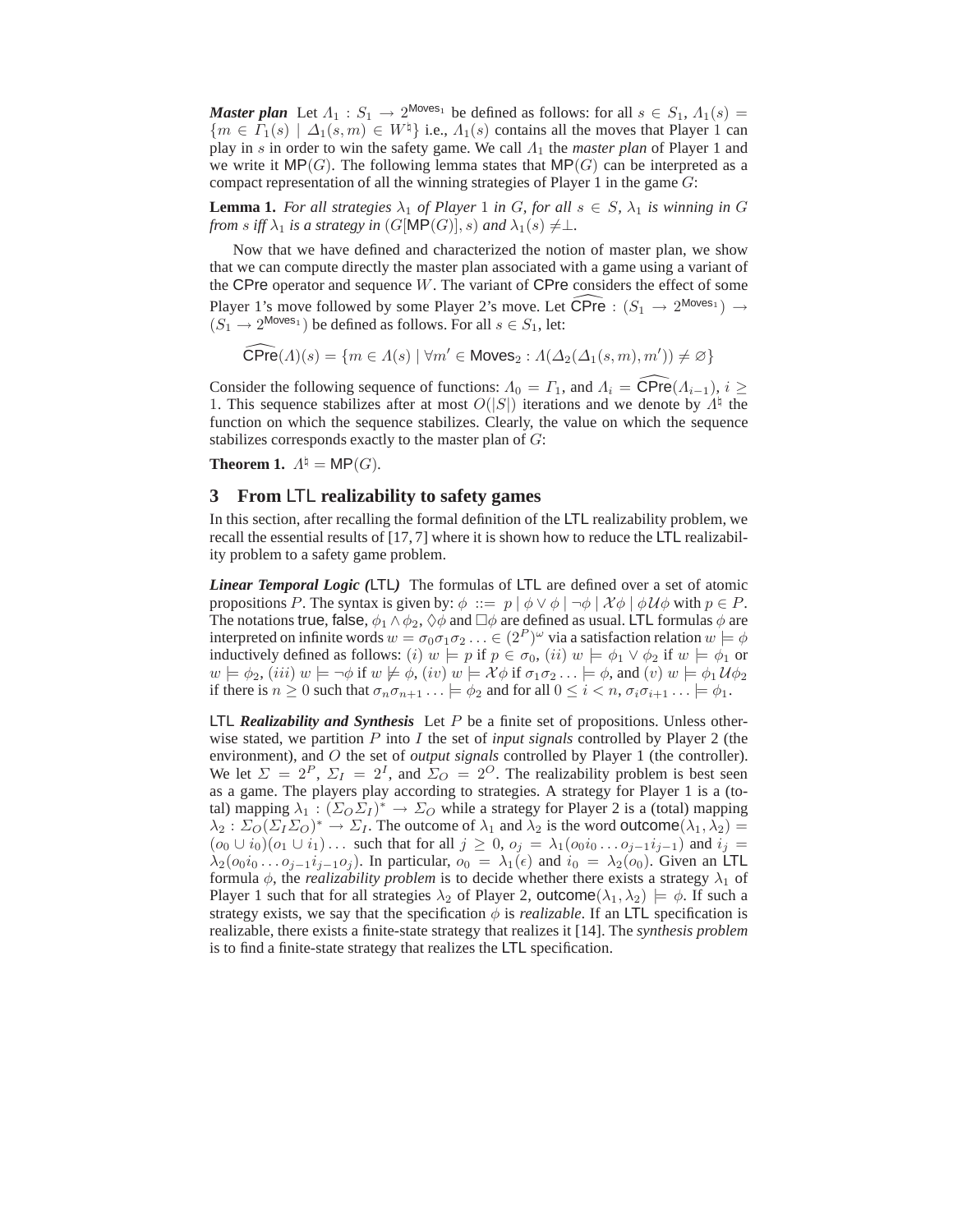

**Fig. 1.** UCW and safety game for the formula  $\phi \equiv \Box(r \rightarrow \chi \Diamond g)$ 

*Universal CoBüchi automata* LTL formulas are associated with *turn-based automaton* A over  $\Sigma_I$  and  $\Sigma_O$ . A turn-based automaton is a tuple  $A = (\Sigma_I, \Sigma_O, Q_I, Q_O, Q_{\text{ini}}, \alpha, \gamma)$  $\delta_I, \delta_O$ ) where  $Q_I, Q_O$  are finite sets of input and output states respectively,  $Q_{\text{ini}} \subseteq Q_O$ is the set of initial states,  $\alpha \subseteq Q_I \cup Q_O$  is the set of final states, and  $\delta_I \subseteq Q_I \times \Sigma_I \times Q_O$ ,  $\delta_O \subseteq Q_O \times \Sigma_O \times Q_I$  are the input and output transition relations respectively. Wlog we assume that the automata are *complete*, i.e. for all  $t \in \{I, O\}$ , all  $q \in Q_t$  and all  $\sigma \in \Sigma_t$ ,  $\delta_t(q,\sigma) \neq \emptyset$ . Turn-based automata A run on words  $w = (o_0 \cup i_0)(o_1 \cup i_1) \cdots \in \Sigma^{\omega}$ as follows: a *run* on w is a word  $\rho = \rho_0 \rho_1 \cdots \in (Q_O Q_I)^\omega$  such that  $\rho_0 \in Q_{\text{ini}}$  and for all  $j \ge 0$ ,  $(\rho_{2j}, o_j, \rho_{2j+1}) \in \delta_O$  and  $(\rho_{2j+1}, i_j, \rho_{2j+2}) \in \delta_I$ . Let  $K \in \mathbb{N}$ . We consider the universal co-Büchi (resp.  $K$ -co-Büchi) accepting condition, for which a word w is accepted iff any run on  $w$  visits finitely many (resp. at most  $K$ ) accepting states. With the K-co-Büchi interpretation in mind, we say that  $(A, K)$  is a universal K-co-Büchi turn-based automaton. We denote by  $L_{\text{uc}}(A)$  and  $L_{\text{uc}}(A)$  the languages accepted by A with these two accepting conditions resp. Turn-based automata with universal co-Büchi and  $K$ -co-Büchi acceptance conditions are denoted by UCW and UKCW. As they define set of infinite words, they can be taken as input to the realizability problem.

It is known that for any LTL formula one can construct an equivalent UCW  $A_{\phi}$  (possibly exponentially larger) [20]. Fig. 1(a) represents a UCW equivalent to the formula  $\Box(r \to \mathcal{X}(\Diamond g))$ , where r is an input signal and g is an output signal. States of  $Q_O$  are denoted by circles while states of  $Q_I$  are denoted by squares. The transitions on missing letters are going to an additional sink non-accepting state that we do not represent for the sake of readability. If a request  $r$  is never granted, then a run will visit the accepting state  $q_4$  infinitely often.

The realizability problem can be reduced from a UCW to a UKCW specification:

**Theorem 2** ([17,7]). Let A be a UCW over  $\Sigma_I$ ,  $\Sigma_O$  with n states and  $K = 2n(n^{2n+2} +$ 1)*. Then* A *is realizable iff* (A, K) *is realizable.*

Let us recall the intuition behind the correctness of this result. First, if the specification  $(A, K)$  is realizable then clearly the specification A is also realizable as  $L_{uc, K}(A) \subseteq$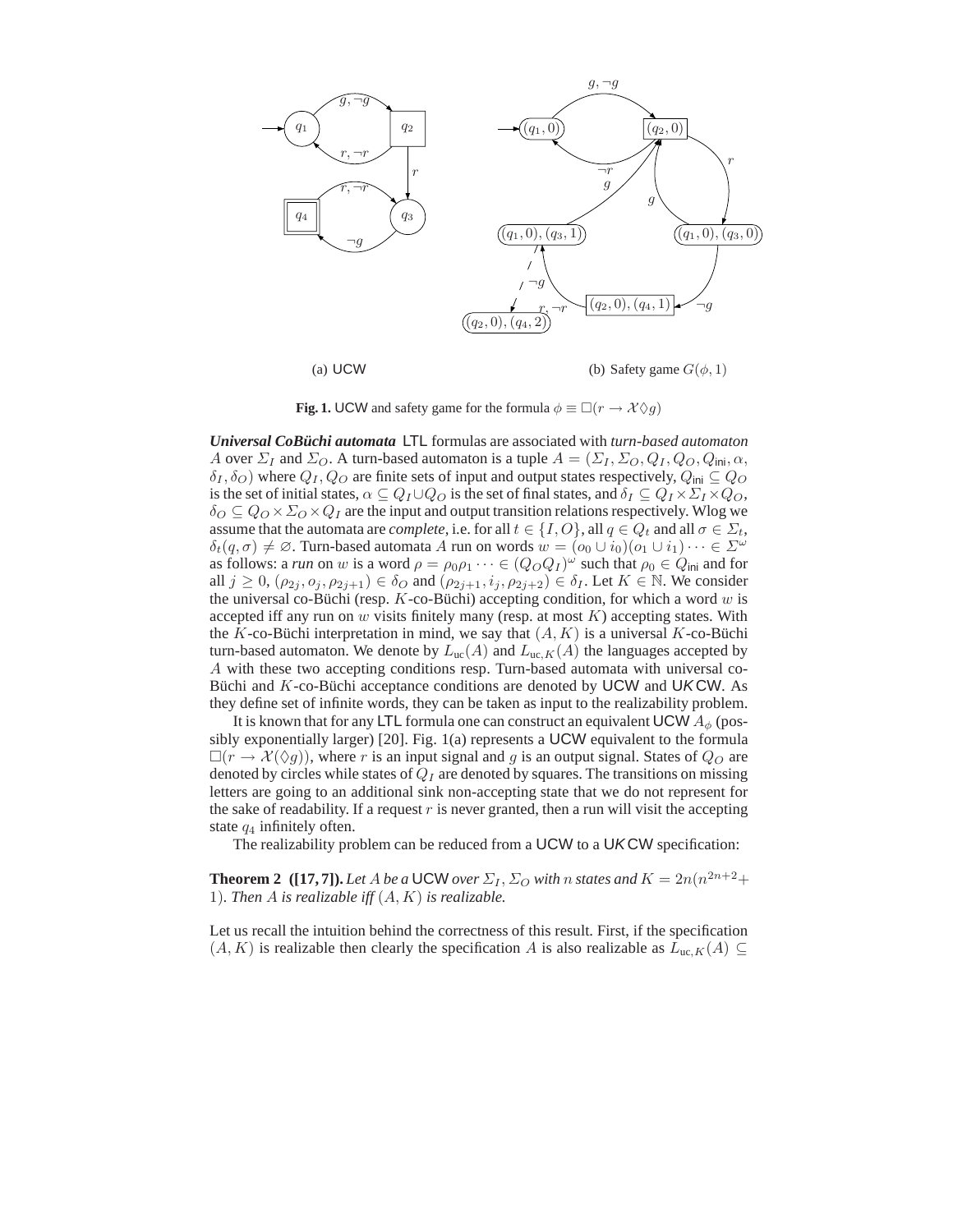$L_{uc}(A)$ . Second, if the specification A is realizable then we know that there exists a finite memory strategy  $\lambda_1$  that realizes it [14]. Any run on any outcome of  $\lambda_1$  visits accepting states only a number of time equal to  $K$ , which is bounded by the size of the strategy. So  $\lambda_1$  not only realizes the specification A but a stronger specification  $(A, K)$ .

*Reduction to safety game* Clearly UKCW specifications are safety properties. The reduction to a safety game relies on the fact that  $UKCW$  can easily be made deterministic. Given a UKCW A, the game  $G(A, K)$  is constructed via a subset construction extended with counters for each state q, that count (up to  $K + 1$ ) the maximal number of accepting states which have been visited by runs ending up in  $q$ . We set the counter of a state  $q$  to  $-1$  when no run on the prefix read so far ends up in q. The set of game positions S<sub>1</sub> for Player 1 is therefore the set of functions  $F: Q_O$  to  $\{-1, \ldots, K+1\}$ . The set S<sub>2</sub> is similarly defined as the functions  $F: Q_I$  to  $\{-1, \ldots, K+1\}$ . The set of moves of both players are the letters they can choose, i.e. Moves<sub>1</sub> =  $\Sigma_O$  and Moves<sub>2</sub> =  $\Sigma_I$ . The set of available moves in a position are defined via a successor function succ such that for all  $F \in S_i$  and  $\sigma \in \textsf{Moves}_i$ ,

 $succ(F, \sigma) = q \mapsto max\{min(K + 1, F(p) + (q \in \alpha)) | q \in \delta(p, \sigma), F(p) \neq -1\}$ 

where max  $\varnothing = -1$ , and  $(q \in \alpha) = 1$  if q is in  $\alpha$ , and 0 otherwise. An action  $\sigma_1 \in \text{Moves}_1$  is available for Player 1 in a position  $F \in S_1$  if the counters of F and succ(F,  $\sigma$ ) do not exceed K. More formally,  $\sigma \in \Gamma_1(F)$  iff for all  $p \in Q_0$  and all  $q \in Q_I$ ,  $F(p) \leq K$  and  $succ(F, \sigma)(q) \leq K$ . The transition function  $\Delta_1$  is defined by  $\Delta_1(F,\sigma)$  = succ $(F,\sigma)$  for all  $F \in S_1$  and all  $\sigma \in \Gamma_1(s)$ . The function  $\Delta_2$  is defined by  $\Delta_2(F, \sigma) =$  succ $(F, \sigma)$  for all  $F \in S_2$  and all  $\sigma \in$  Moves<sub>2</sub>. Finally, we start the game in the initial position  $F_0 \in S_1$  such that for all  $q \in Q_O$ ,  $F(q) = -1$  if q is not initial, and 0 if  $q$  is initial but not final, and 1 if  $q$  is initial and final.

Associating a safety game with an LTL formula  $\phi$  is done as follows: (1) construct a UCW  $A_{\phi}$  equivalent to  $\phi$ , (2) construct  $G(A_{\phi}, K)$ , denoted as  $G(\psi, K)$  in the sequel, where  $K = 2n(n^{2n+2} + 1)$  and n is the number of states of  $A_{\phi}$ .

*Incremental algorithm* In practice, for checking the existence of a winning strategy for Player 1 in the safety game, we rely on an incremental approach. For all  $K_1, K_2 \cdot 0 \leq$  $K_1 \leq K_2$ , if Player 1 can win  $G(A, K_1)$ , then she can win  $G(A, K_2)$ . This is because  $L_{uc,K_1}(A) \subseteq L_{uc,K_2}(A) \subseteq L_{uc}(A)$ . Therefore we can test the existence of strategies for increasing values of  $K$ . In all our examples (see Section 6), the smallest  $K$  for which Player 1 can win is very small (less than 5).

*Example* Fig. 1(b) represents the safety game (for  $K = 1$ ) associated with the formula  $\Box(r \rightarrow \chi \Diamond q)$ . Positions are pairs of states of the UCW with their counter values. Player 1's positions are denoted by circles while Player 2's positions are denoted by squares. The unavailable move of Player 1 from position  $(q_2, 0)$  is denoted by a dashed arrow. It goes to a position where a counter exceeds the value  $K$ . The master plan of the game corresponds in this case to all the moves attached to plain arrows for Player 1's positions. Indeed Player 1 wins the game iff she never follows the dashed arrow.

*Antichain-based symbolic algorithm* In practice, we do not construct the game  $G(A, K)$ explicitly, as it may be too large. However it has a nice structure that can be exploited for defining an efficient symbolic implementation for the computation of the sequence of  $W<sub>i</sub>$ 's defined in Section 2. The main idea is to consider an ordering on the positions in  $G(A, K)$ . Define the relation  $\preceq \subseteq \mathcal{F}_I \times \mathcal{F}_I \cup \mathcal{F}_O \times \mathcal{F}_O$  by  $F \preceq F'$  iff  $\forall q$ ,  $F(q) \leq F'(q)$ . It is clear that  $\preceq$  is a partial order. Intuitively, if Player 1 can win from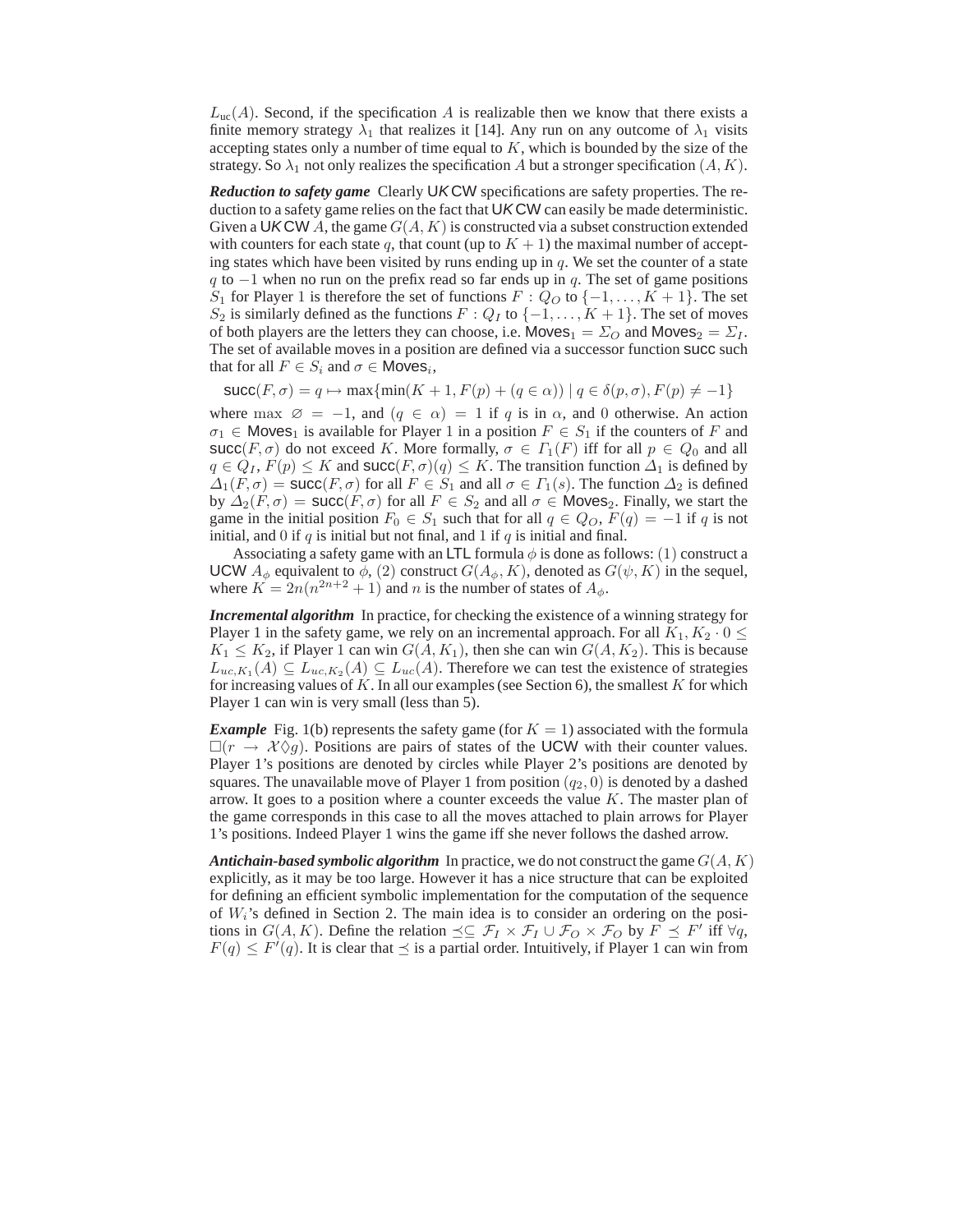$F'$  then she can also win from all  $F \preceq F'$ , since she has seen less accepting states in F than in F'. The consequence of this observation is that all the sets  $W_i$  are downward closed for the relation  $\prec$ . It is shown in [7] that consequently all the computations can be done efficiently by manipulating only  $\prec$ -maximal elements.

#### **4 Compositional safety games**

In this section, we define compositional safety games and develop two abstract compositional algorithms to solve such games.

**Composition of safety games** We now consider products of safety games. Let  $G^i$ ,  $i \in \{1, \ldots, n\}$ , be *n* safety games  $G^i = (S_1^i, S_2^i, \Gamma_1^i, \Delta_1^i, \Delta_2^i)$  defined on the same sets of moves  $M$ oves  $= M$ oves<sub>1</sub>  $\oplus M$ oves<sub>2</sub>. Their product, denoted by  $\otimes_{i=1}^{i=n} G^i$ , is the safety game  $G^{\otimes} = (S_1^{\otimes}, S_2^{\otimes}, \Gamma_1^{\bar{\otimes}}, \Delta_1^{\otimes}, \Delta_2^{\otimes})^4$  defined as follows:

- $-S_j^{\otimes} = S_j^1 \times S_j^2 \times \cdots \times S_j^n, \ j = 1, 2;$
- $\mathcal{I} = \text{ for } s = (s^1, s^2, \dots, s^n) \in S_1^{\otimes}, \Gamma_1^{\otimes}(s) = \Gamma_1^1(s^1) \cap \Gamma_1^2(s^2) \cap \cdots \cap \Gamma_1^n(s^n);$
- **–** for  $j \in \{1,2\}$  and  $s = (s^1, s^2, \ldots, s^n)$  ∈  $s_j^{\otimes}$ , let  $m \in \Gamma_1^{\otimes}(s)$  if  $j = 1$  or  $m \in \text{Moves}_2$  if  $j = 2$ . Then  $\Delta_j^{\otimes}(s) = (t^1, t^2, \dots, t^n)$ , where  $t^i = \Delta_j^i(s^i, m)$  for all  $i \in \{1, 2, ..., n\};$

*Backward compositional reasoning* We now define a backward compositional algorithm to solve the safety game  $G^{\otimes}$ . The correctness of this algorithm is justified by the following lemmas. For readability, we express the properties for composed games defined from two components. All the properties generalize to any number of components. The first part of the lemma states that to compute the master plan of a composition, we can first reduce each component to its *local* master plan. The second part of the lemma states that the master plan of a component is the master plan of the component where the choices of Player 1 has been restricted by one application of the CPre operator.

**Lemma 2.** (a) Let  $G^{12} = G^1 \otimes G^2$ , let  $\Lambda_1 = \mathsf{MP}(G^1)$  and  $\Lambda_2 = \mathsf{MP}(G^2)$  then  $\mathsf{MP}(G^{12}) = \mathsf{MP}(G^1[A_1] \otimes G^2[A_2])$ 

(b) *For any game G*,  $\mathsf{MP}(G) = \mathsf{MP}(G[\widehat{\mathsf{CPre}}(T_1)]).$ 

Let  $\Lambda: S_1^1 \times S_1^2 \times \cdots \times S_1^n \to 2^{\text{Moves}}$ , we let  $\pi_i(\Lambda)$  the function with domain  $S_1^i$  and codomain  $2^{\text{Moves}_1}$  such that for all  $s \in S_1^i$ ,  $\pi_i(A)(s)$  is the set of moves allowed by  $\Lambda$  in one tuple  $(s^1, s^2, \ldots, s^n)$  such that s  $\overline{\phantom{a}}$  $i = s$ . Formally,  $\pi_i(\Lambda)(s) =$  ${A(s^1, s^2, \ldots, s^n) | (s^1, s^2, \ldots, s^n) \in S_1^{\otimes}, s^i = s}.$  Given two functions  $A_1$ :  $S_1 \rightarrow 2^{\text{Moves}_1}$  and  $A_2 : S_1 \rightarrow 2^{\text{Moves}_1}$ , we define  $A_1 \cap A_2$  as the function on domain  $S_1$  such that for all  $s \in S_1: \Lambda_1 \cap \Lambda_2(s) = \Lambda_1(s) \cap \Lambda_2(s)$ . Given two functions  $A_1: S_1 \to 2^{\text{Moves}_1}$  and  $A_2: S_2 \to 2^{\text{Moves}_1}$ , we define  $(A_1 \times A_2): S_1 \times S_2 \to 2^{\text{Moves}_1}$ as  $(A_1 \times A_2)(s_1, s_2) = A_1(s_1) \cap A_2(s_2)$ .

Based on Lemma 2, we propose the following compositional algorithm to compute the master plan of a safety game defined as the composition of local safety games. First, compute locally the master plans of the components. Then compose the local master plans and apply one time the  $\widehat{C}$ Pre operator to this composition. This application of  $\widehat{C}$ Pre compute a new function  $\Lambda$  that contains information about the one-step

<sup>4</sup> Clearly, the product operation is associative up to isomorphism.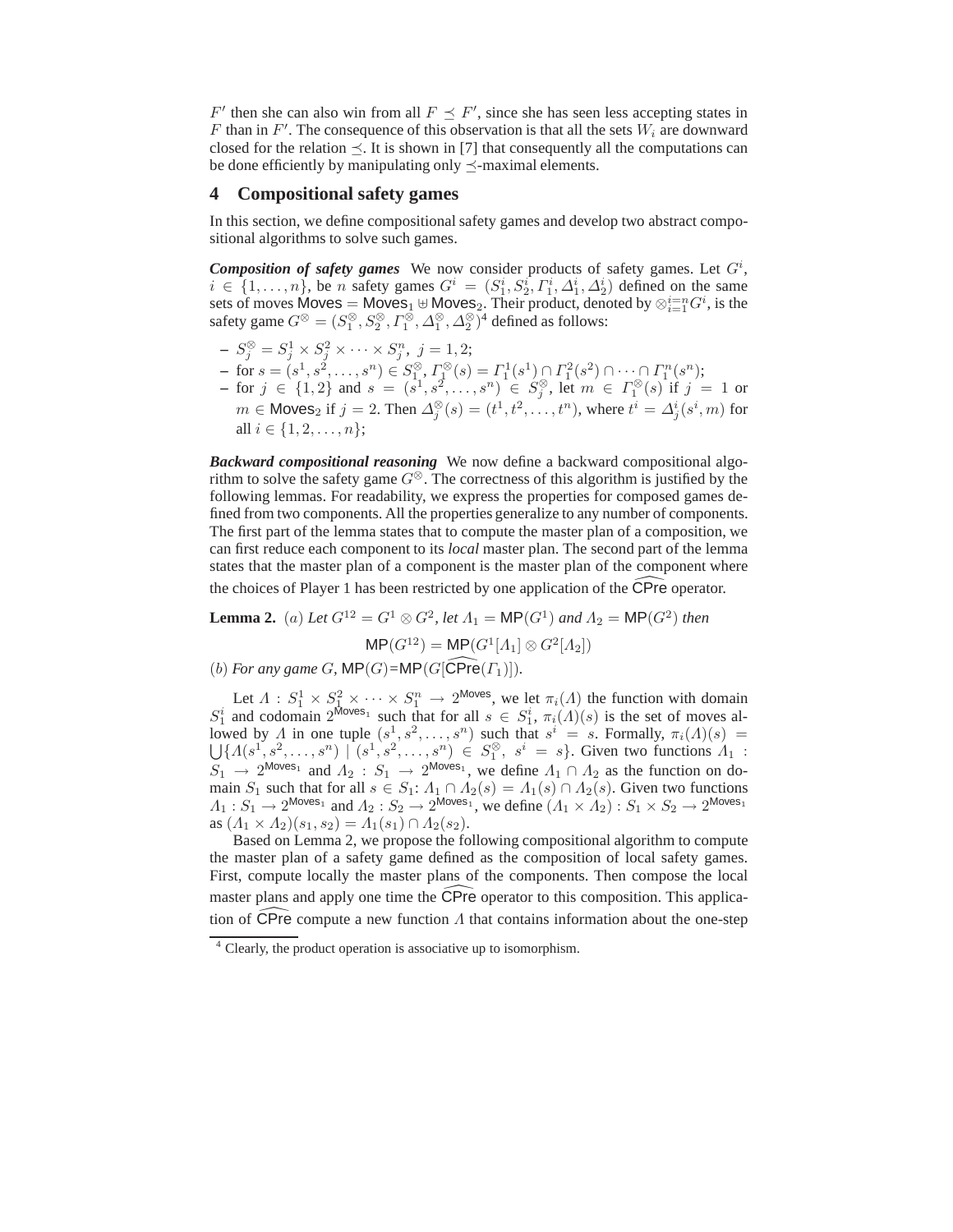inconsistencies between local master plans. Project back on the local components the information gained by the function  $\Lambda$ , and iterate. This is formalized in Algorithm 1 whose correctness is asserted by Theorem 3.

| <b>Algorithm 1:</b> Backward composition                                                                                                                                                                                                                                                                           | <b>Algorithm 2:</b> Forward composition                                                                                                                                                                                                                                                                                                                       |  |  |  |  |  |
|--------------------------------------------------------------------------------------------------------------------------------------------------------------------------------------------------------------------------------------------------------------------------------------------------------------------|---------------------------------------------------------------------------------------------------------------------------------------------------------------------------------------------------------------------------------------------------------------------------------------------------------------------------------------------------------------|--|--|--|--|--|
| <b>Data:</b> $G^{\otimes} = G^1 \otimes G^2 \otimes \cdots \otimes G^n$<br>$\Lambda \leftarrow \Gamma_1^{\otimes};$<br>repeat<br>$\Lambda^i := \text{MP}(G^i[\pi_i(\Lambda)]), 1 \leq i \leq n;$<br>$A := \widehat{\text{CPre}}(A \cap (A^1 \times \cdots \times A^n))$<br><b>until</b> $\Lambda$ does not change; | <b>Data:</b> $G^{\otimes} = G^1 \otimes G^2 \otimes \cdots \otimes G^n$<br>$\Lambda^i := \mathsf{MP}_{\mathsf{Reach}}(G^i, s^i_{\mathsf{ini}}), 1 \leq i \leq n;$<br>$\Lambda := \mathsf{MP}_{\mathsf{Reach}}(G^1[\Lambda^1] \otimes \cdots \otimes G^n[\Lambda^n],$<br>$(s_{\text{ini}}^1, s_{\text{ini}}^2, \ldots, s_{\text{ini}}^n))$<br>return $\Lambda$ |  |  |  |  |  |
| return $\Lambda$                                                                                                                                                                                                                                                                                                   |                                                                                                                                                                                                                                                                                                                                                               |  |  |  |  |  |

**Theorem 3.** *The value A returned by Algorithm 1 is equal to*  $\mathsf{MP}(G^{\otimes})$ *.* 

*Forward compositional reasoning* When solving safety games, we may be interested only in computing winning strategies for a fixed starting position, say  $s_{\text{ini}}$ . In this case, the value of the master plan is not useful for positions that are not reachable when playing winning strategies from  $s_{\text{ini}}$ . So, we are interested in computing a master plan only for the winning and *reachable* positions. Given a game  $G$  and a state  $s_{\text{ini}}$ , we denote by Reach( $G$ ,  $s_{\text{ini}}$ ) the subset of positions that are reachable from  $s_{\text{ini}}$  in  $G$  i.e., the states s' such that there exists a finite sequence  $s_0s_1...s_n$  with  $s_0 = s_{\text{ini}}$ ,  $s_n = s'$  and for all  $i, 0 \le i < n$ , there exists  $m \in \Gamma_1(s_i) \cup \text{Moves}_2$  such that  $s_{i+1} = \Delta(s_i, m)$ . The *master plan of reachable positions* for  $(G, s_{\text{ini}})$ , denoted by  $\mathsf{MP}_{\mathsf{Reach}}(G, s_{\text{ini}})$  is defined for all  $s \in S$  as follows:

$$
\mathsf{MP}_{\mathsf{Reach}}(G, s_{\mathsf{ini}})(s) = \left\{ \begin{aligned} \mathsf{MP}(G)(s) &\text{ if } s \in \mathsf{Reach}(G[A], s_{\mathsf{ini}}) \\ \varnothing &\text{ otherwise.} \end{aligned} \right.
$$

The following lemma shows that for a game defined compositionally, its master plan can also be defined compositionally. For readability we express the lemma only for two components but, as for the previous lemmas, it extends to any number of components:

**Lemma 3.** Let 
$$
\Lambda_1 = \mathsf{MP}_{\mathsf{Reach}}(G^1, s^1_{\mathsf{ini}})
$$
 and  $\Lambda_2 = \mathsf{MP}_{\mathsf{Reach}}(G^2, s^2_{\mathsf{ini}})$ .  
\n $\mathsf{MP}_{\mathsf{Reach}}(G^1 \otimes G^2, (s^1_{\mathsf{ini}}, s^2_{\mathsf{ini}})) = \mathsf{MP}_{\mathsf{Reach}}(G^1[A_1] \otimes G^2[A_2], (s^1_{\mathsf{ini}}, s^2_{\mathsf{ini}}))$ 

As composition of safety games is an associative operator, we can use variants of the algorithm above where we first compose some of the components and compute their master plan of reachable positions before doing the global composition.

To efficiently compute the master plan of reachable positions of a game  $G$ , we use the OTFUR algorithm of [4]. We say that a position  $s \in S_1$  is *unsafe* if  $\Gamma_1(s) = \emptyset$ , or all its successors are unsafe. A position  $s \in S_2$  is unsafe if one of its successors is unsafe. The algorithm explores the state space by starting from the initial state in a forward fashion. When sufficient information is known about the successors of a position s, it back-propagates the unsafe information to s. At the end of the algorithm, the master plan which allows all moves that lead to a safe position is exactly  $\mathsf{MP}_{\mathsf{Reach}}(G, s_{\mathsf{ini}})$ . Fig. 2 illustrates the result of the OTFUR algorithms applied on the product of two safety games  $G_1, G_2$  over the possible moves  $o_1, o_2, o_3$  for Player 1 and  $i_1, i_2$  for Player 2. We assume that  $G_1, G_2$  contains only winning actions, i.e.  $G_i = G_i[\mathsf{MP}(G_i)]$  for all  $i = 1, 2$ . The master plan of reachable states for  $G_1 \otimes G_2$  corresponds to plain arrows.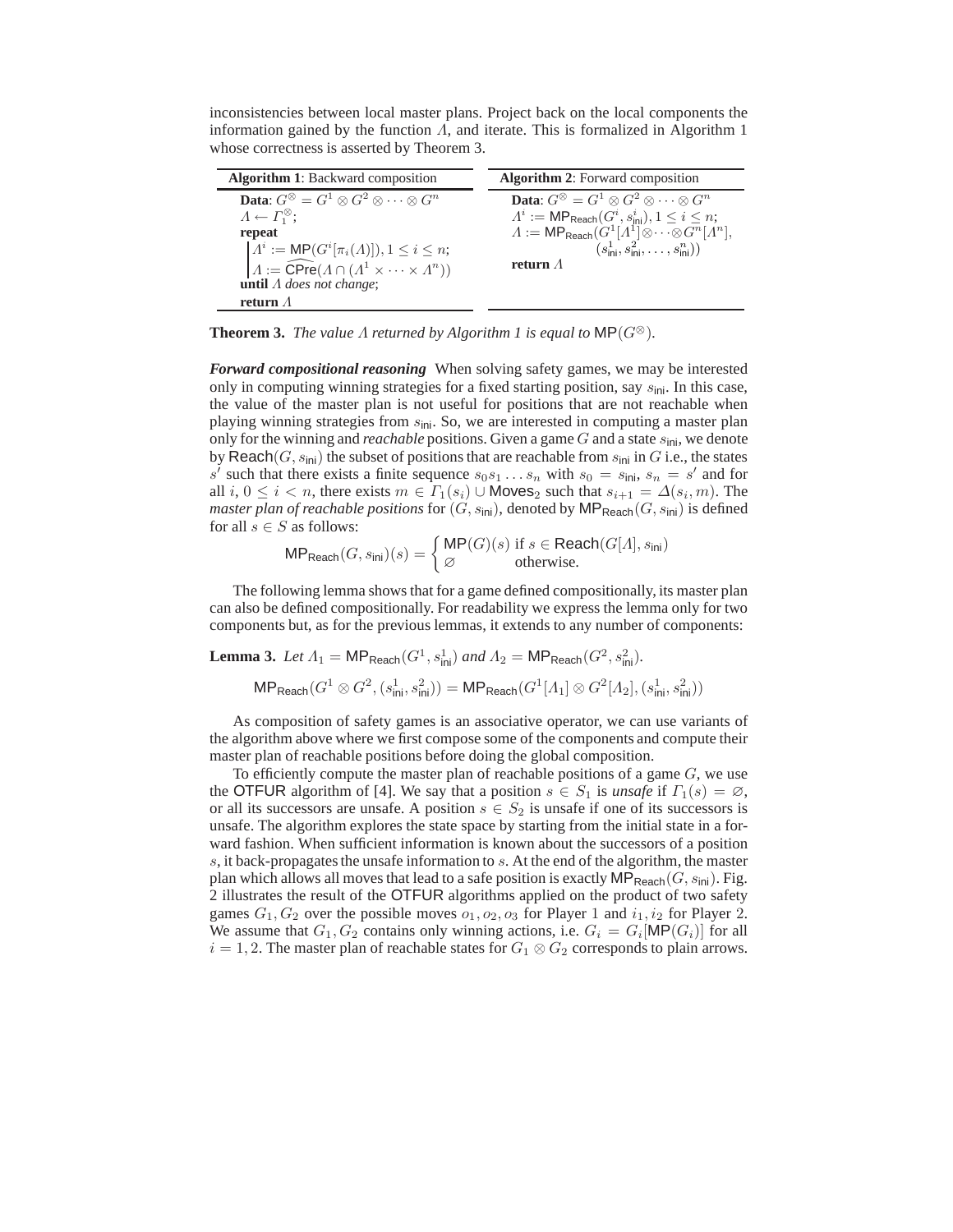

**Fig. 2.** Two games and their common master plan of reachable states

Dashed arrows are those which have been traversed during the OTFUR algorithm but have been removed due to backpropagation of unsafe information. From node  $\langle A, A' \rangle$ the move  $o_3$  is not a common move, therefore  $o_3$  is not available in the product as well. However  $o_2$  is available in both games and leads to C and C' respectively. Similarly,  $o_1$  is available in both games and goes to  $\langle B, B' \rangle$ . From  $\langle B, B' \rangle$  one can reach  $\langle D, D' \rangle$ by  $i_1$  but from  $\langle D, D' \rangle$  there is no common action. Therefore  $\langle D, D' \rangle$  is unsafe. Since one of the successor of  $\langle B, B' \rangle$  is unsafe and  $\langle B, B' \rangle$  is owned by Player 2,  $\langle B, B' \rangle$  is declared to be unsafe as well. All the remaining moves are winning in the  $G_1 \otimes G_2$ , as they are winning both in  $G_1$  and  $G_2$ .

*Remark 1.* It should be noted that each  $\Lambda^i$  in Alg. 2 can be replaced by the full *master plan* without changing the output of the forward algorithm. Indeed, it is easy to see that Reach(G[MP<sub>Reach</sub>(G, s<sub>ini</sub>)], s<sub>ini</sub>) = Reach(G[MP(G)], s<sub>ini</sub>). So, we can mix the backward and forward algorithms. For instance, we can compute locally the master plan of each  $G<sup>i</sup>$  using the backward algorithm of [7], and then check global realizability using the OTFUR algorithm.

#### **5 Compositional LTL Synthesis and Dropping Assumptions**

In this section, we show how to define compositionally the safety game associated with an LTL formula when this formula is given as a conjunction of subformulas i.e.,  $\psi =$  $\phi_1 \wedge \phi_2 \wedge \cdots \wedge \phi_n$ . Assume from now on that we have fixed some  $K \in \mathbb{N}$ . We first construct for each subformula  $\phi_i$  the corresponding UKCW  $A_{\phi_i}$  on the alphabet of  $\psi^5,$ and their associated safety games  $G(\phi_i, K)$ . The game  $G(\psi, K)$  for the conjunction  $\psi$ is isomorphic to the game  $\otimes_{i=1}^{i=n} G(\phi_i, K)$ .

To establish this result, we rely on a notion of product at the level of turn-based automata. Let  $A_i = (\Sigma_I, \Sigma_O, Q_I^i, Q_O^i, q_0^i, \alpha^i, \delta_I^i, \delta_O^i)$  for  $i \in \{1,2\}$  be two turnbased automata, then their product  $A_1 \otimes A_2$  is the turn-based automaton defined as  $(\Sigma_I, \Sigma_O, Q_I^1 \boxplus Q_I^2, Q_O^1 \boxplus Q_O^2, Q_{\text{ini}}^1 \boxplus Q_{\text{ini}}^2, \alpha_1 \boxplus \alpha_2, \delta_I^1 \boxplus \delta_I^2, \delta_O^1 \boxplus \delta_O^2)$ . As we use universal interpretation i.e., we require all runs to respect the accepting condition, it is clear

<sup>5</sup> It is necessary to keep the entire alphabet when considering the subformulas to ensure proper definition of the product of games that asks for components defined on the same set of moves.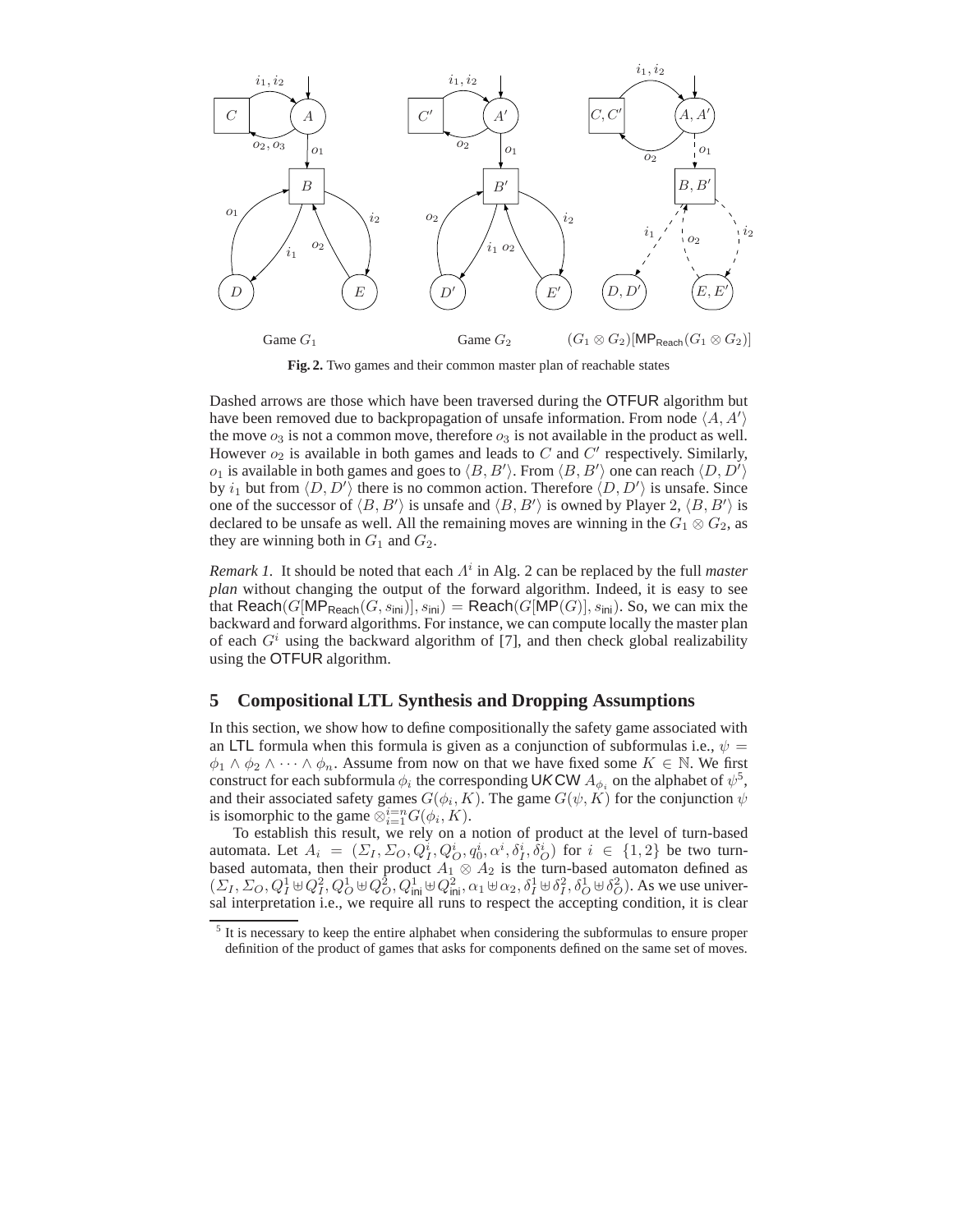that executing the  $A_1 \otimes A_2$  on a word w is equivalent to execute both  $A_1$  and  $A_2$  on this word. So  $w$  is accepted by the product iff it is accepted by each of the automata.

**Proposition 1.** *Let*  $A_1$  *and*  $A_2$  *be two* UCW *on the alphabet*  $\Sigma_1 \oplus \Sigma_2$ *, and*  $K \in \mathbb{N}$ *:* (*i*)  $L_{uc}(A_1 \otimes A_2) = L_{uc}(A_1) \cap L_{uc}(A_2)$ *, (ii)*  $L_{uc,K}(A_1 \otimes A_2) = L_{uc,K}(A_1) \cap L_{uc,K}(A_2)$ 

As the state space and transition relation of  $A_1 \otimes A_2$  is the disjunct union of the space spaces and transition relations of  $A_1$  and  $A_2$ , the determinization of  $A_1 \otimes A_2$  for a fixed  $K \in \mathbb{N}$  is equivalent to the synchronized product of the determinizations of  $A_1$ and  $A_2$  for that  $K$ , and so we get the following theorem.

### **Theorem 4.** Let  $\psi = \phi_1 \wedge \phi_2 \wedge \cdots \wedge \phi_n$ ,  $K \in \mathbb{N}$ ,  $G(\psi, K)$  is isomorphic to  $\otimes_{i=1}^{i=n} G(\phi_i, K)$ .

Even if it is natural to write large LTL specifications as conjunctions of subformulas, it is also sometimes convenient to write specifications that are of the form  $(\bigwedge_{i=1}^{i=n} \psi_i) \to (\bigwedge_{j=1}^{j=m} \phi_j)$  where  $\psi_i$ 's formalize a set of assumptions made on the environment (Player 2) and  $\phi_j$ 's formalize a set of guarantees that the system (Player 1) must enforce. In this case, we rewrite the formula into the logical equivalent formula  $\bigwedge_{j=1}^{j=m} ((\bigwedge_{i=1}^{i=n} \psi_i) \to \phi_j)$  which is a conjunction of LTL formulas as needed for the compositional construction described above. As logical equivalence is maintained, realizability is maintained as well.

Unfortunately, this formula is larger than the original formula as all the  $n$  assumptions are duplicated for all the m guarantees. But, the subformulas  $(\bigwedge_{i=1}^{i=n} \psi_i) \to \phi_j, j \in$  $\{1, \ldots, m\}$  are usually such that to guarantee  $\phi_j$ , Player 1 does not need all the assumptions on the left of the implication. It is thus tempting to remove those assumptions that are *locally* unnecessary in order to get smaller local formulas. In practice, we apply the following rule. Let  $\psi_1 \wedge \psi_2 \rightarrow \phi$  be a local formula such that  $\psi_2$  and  $\phi$  do not share common propositions then we replace  $\psi_1 \wedge \psi_2 \rightarrow \phi$  by  $\psi_1 \rightarrow \phi$ . This simplification is correct in the following sense: if the formula obtained after dropping some assumptions in local formulas is realizable then the original formula is also realizable. Further, a Player 1's strategy to win the game defined by the simplified formula is also a Player 1's strategy to win the game defined by the original formula. This is justified by the fact that the new formula logically implies the original formula i.e.  $\psi_1 \rightarrow \phi$  logically implies  $\psi_1 \wedge \psi_2 \rightarrow \phi$ . However, this heuristic is not complete because the local master plans may be more restrictive than necessary as we locally forget about global assumptions that exist in the original formula. We illustrate this on two examples.

Let  $I = \{ \text{req} \}, O = \{ \text{grant} \}$  and  $\phi = (\Box \Diamond \text{req}) \rightarrow \Box \Diamond \text{grant}$ . In this formula, the assumption  $\Box \Diamond$ req is not relevant to the guarantee  $\Box \Diamond$ grant. Realizing  $\phi$  is thus equivalent to realizing  $\Box \Diamond$ grant. However, the set of strategies realizing  $\phi$  is not preserved when dropping the assumption. Indeed, the strategy that outputs a grant after each req realizes  $\phi$  but it does not realize  $\Box \Diamond$ grant, as this strategy relies on the behavior of the environment. Thus dropping assumption is weaker than the notion of *open implication* of [8], which requires that the strategies realizing  $\phi$  have to realize  $\Box \Diamond$  grant.

As illustrated by the previous example, dropping assumption does not preserve the set of strategies that realize the formula. Therefore, it can be the case that a realizable formula cannot be shown realizable with our compositional algorithm after locally dropping assumptions. In addition, it can be the case that a formula becomes unrealizable after dropping local assumptions. Consider for instance the formula  $\phi =$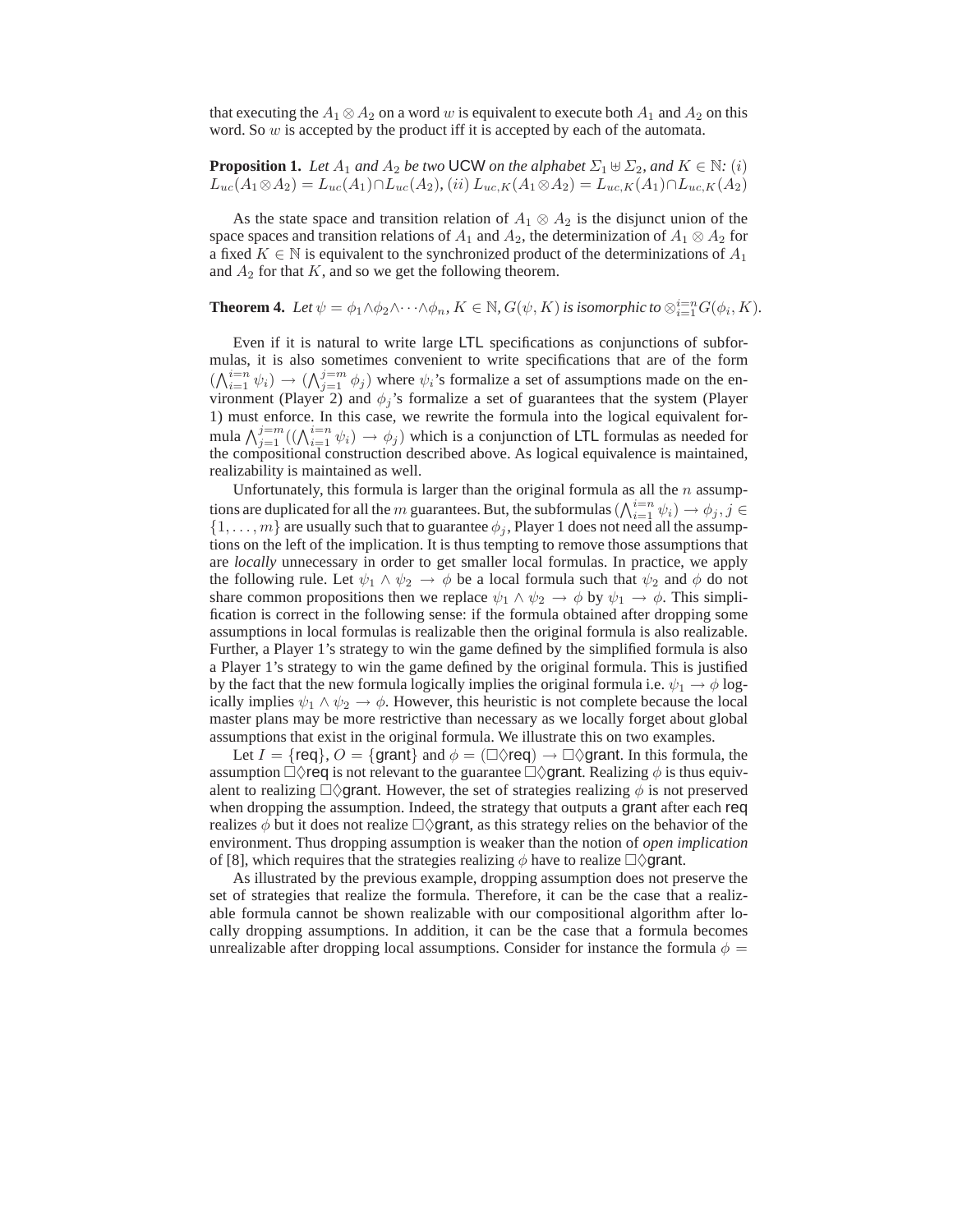$\Box \Diamond \text{req} \rightarrow (\Box \Diamond \text{grant} \land \Box (\mathcal{X}(\neg \text{grant}) \mathcal{U} \text{req})).$  This formula is realizable, for instance by the strategy which outputs a grant iff the environment signal at the previous tick was a req. Other strategies realize this formula, like those which grant a request every n req signal (n is fixed), but all the strategies that realize  $\phi$  have to exploit the behavior of the environment. Thus there is no strategy realizing the conjunction of  $\Box \Diamond$ grant and  $\phi$ . Consequently, when we decompose  $\phi$  into  $\Box \Diamond$ req  $\rightarrow \Box \Diamond$ grant and  $\Box \Diamond \text{req} \rightarrow \Box (\mathcal{X}(\neg \text{grant}) \mathcal{U} \text{req}),$  we must keep  $\Box \Diamond \text{req}$  in the two formulas.

Nevertheless, in our experiments, the dropping assumption heuristic is very effective and except for one example, it always maintains *compositional realizability*.

*Symbolic compositional synthesis with antichains* As mentioned in Sec. 3, we do not construct the games explicitely, but solve them on-the-fly by compactly representing by antichains the set of positions manipulated during the fixpoint computation. In particular, suppose that we are given a conjunction of formulas  $\phi_1 \wedge \phi_2$ , and some  $K \in \mathbb{N}$ . For all  $i \in \{1, 2\}$ , we first solve the subgame  $G(\phi_i, K)$  by using the backward fixpoint computation of [7] and get the downward closed set of winning positions (for Player 1), represented by antichains. Some winning positions are owned by Player 1 (resp. Player 2), let this set be  $\downarrow W_1$  (resp.  $\downarrow W_2$ ), the downward closure of an antichain  $W_1$ (resp.  $W_2$ ). Then  $W_1$  and  $W_2$  also provide a compact representation of  $\mathsf{MP}(G(\phi_i,K)).$ Indeed, let F be a Player 1's position in  $G(\phi_i, K)$ , then  $\mathsf{MP}(G(\phi_i, K))(F)$  is empty if  $F \notin W_1$  (the downward closure of  $W_1$ ), otherwise is the set of moves  $\sigma \in \Sigma_O$  such that  $succ(F, \sigma) \in \downarrow W_2$ . This symbolic representation is used in practice for the forward and backward compositional algorithms (Algorithms 1 and 2 of Sec. 4).

Moreover, the partial order on game positions can also be exploited by the OTFUR algorithm of Section 4 used in the forward compositional algorithm. Indeed let  $F$  be some Player 1's position of some game  $G(\phi, k)$ . Clearly, F is loosing (for Player 1 the controller) iff all its minimal successors are loosing. We get the dual of this property when F is a position owned by Player 2 (the environment). In this case F is loosing (for the controller) iff one of its maximal successors is loosing. Therefore to decide whether a position is loosing, depending on whether it is a controller or an environment position, we have to visit its minimal or its maximal successors only. In the OFTUR algorithm, this is done by adding to the waiting list only the edges  $(s', s'')$  such that  $s''$  is a minimal (or maximal) successor of  $s'$ . In the case of a position owned by the controller, we can do even better. Indeed, we can add only one minimal successor in the waiting list at a time. If it turns out that this successor is loosing, we add another minimal successor. Among the minimal successors, the choice is done as follows: we prefer to add an edge  $(s', s'')$  such that  $s''$  has already been visited. Indeed, this potentially avoids unnecessary developments of new parts of the game. Note however that this optimization cannot be used to compute the master plan of reachable positions, but only some winning strategy, as some parts of the game may not be explored. In the experiments, we use the backward algorithm to solve the local games and the optimized forward algorithm to solve the global game.

#### **6 Experimental evaluation**

The compositional algorithms have been implemented in our prototype ACACIA [7]. The performances are evaluated on the examples provided with the tool LILY and on a larger specification of a buffer controller inspirated by the IBM rulebase tutorial [9].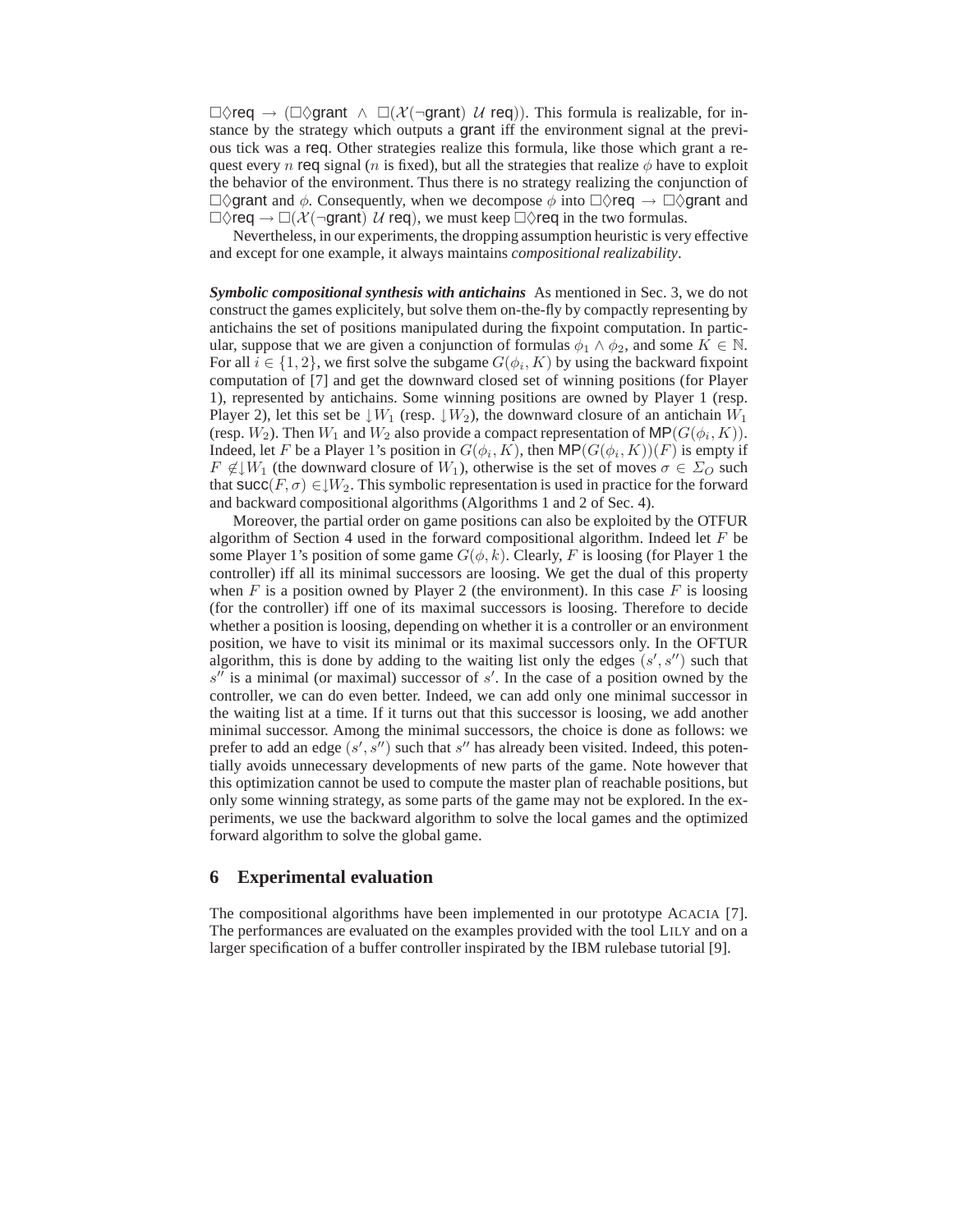*Lily's test cases and parametric example* We compare several methods on the realizable examples provided with LILY and on the parametric example of [7]. In those benchmarks, the formulas are of the form  $\bigwedge_{i=1}^{i=n} \psi_i \to \bigwedge_{j=1}^{j=m} \phi_j$  where  $\bigwedge_{i=1}^{i=n} \psi_i$  are a set of *assumptions* and  $\bigwedge_{j=1}^{j=m} \phi_j$  are a set of *guarantees*. We decompose such formula into several pieces  $(\bigwedge_{i=1}^{i=n} \psi_i) \to \phi_j$ , as described in the previous section.

We compare four synthesis methods (Table 1). The first is the monolithic backward method of [7]. The second is the monolithic forward method based on the OTFUR algorithm optimized with antichains. The third method is a compositional method where the local games are solved with the backward algorithm of [7] and the global game with the forward algorithm OTFUR (optimized with antichains). Finally, the last method is the third method where we use the dropping assumption heuristic. For each method, we give the size of the automata (in the case of compositional methods it is the sum of the sizes of every local automata), the time to construct them, the time to check for realizability (*Check Time*), and the total time. The values in bold face are the best total times among all methods.

On small examples, we can see that the benefit of the compositional approach is not big (and in some cases the monolithic approach is even better). However for bigger formulas (demo 3.2 to 3.7), decomposing the formulas decreases the time to construct the automata, and the total realizability time is therefore better.

Now, we evaluate the benefit of dropping assumptions (last group of columns). For those experiments, we only consider the subset of formulas for which this heuristic can be applied. Our dropping heuristic does not work for demo 9 as it becomes unrealizable after the application of dropping assumptions. As we see in the table, the benefit of dropping assumptions is important and is growing with the size of the formulas that are considered. The compositional algorithms outperform the monolithic ones when combined with dropping assumptions. They also show promises for better scalability. This is confirmed by our next benchmark.

*A realistic case study* Now, we consider a set of realistic formulas (Table 2). All those formulas are out of reach of the monolithic approach as even the Büchi automaton for the formula cannot be constructed with state of the art tools. The generalized buffer (GenBuf) originates from the IBM's tutorial for her RuleBase verification tool. The benchmark has also the nice property that it can be scaled up by increasing the number of receivers in the protocol. In this case study, the formulas are of the form  $\bigwedge_{i=1}^{i=n} \psi_i \to$  $\phi_i$  and so they are readily amenable to our compositional algorithms.

In this case study, formulas are large: for example, the sum of the number of states in the UCW of the components is 96 for  $gb(s_2, r_2)$ , and 2399 states for  $gb(s_2, r_7)$ . Note that the tool Wring cannot handle  $gb(s_2, r_2)$  monolithically.

This case study allows us to illustrate the effect of different strategies for exploiting associativity of the product operation. In particular, we use different ways of parenthesizing the local games. In all those examples, the local games and intermediate combination of local games are solved with the backward compositional algorithm, while the last compositional step (at the top) is done with the forward method. In each strategy we first compute the master plan of each sub-formula. Then the column Flat refers to the strategy that check global realizability directly. The column Binary refers to the strategy that computes global realizability incrementally using the binary tree of sub-formulas. Finally, the column Heuristic refers to the strategy that computes global realizability incrementally using a specific tree of sub-formula defined by the user. The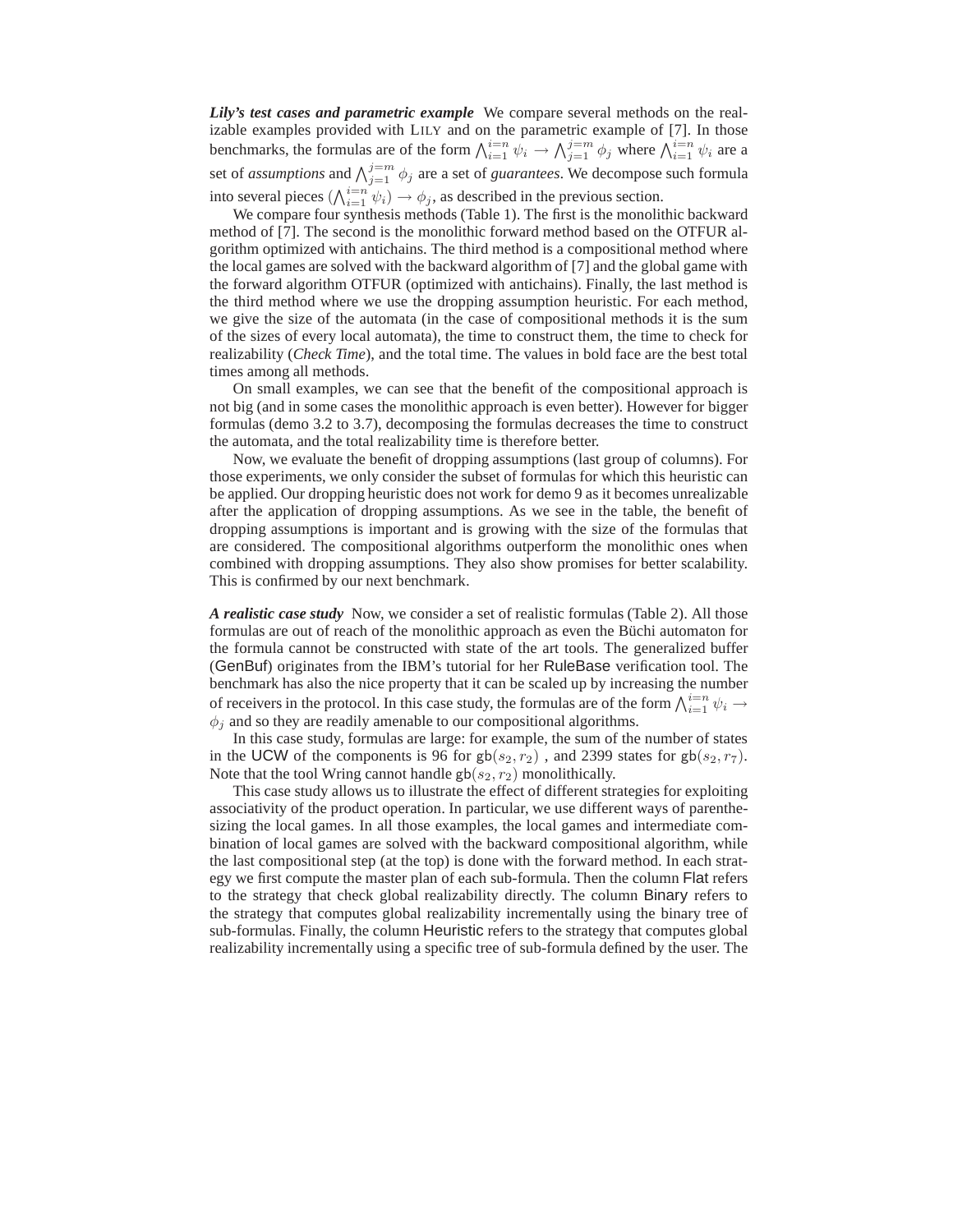| column UCW_OPT refers to the time to optimize the automata with Lily's optimizations |  |
|--------------------------------------------------------------------------------------|--|
| (this time was included in the UCW time in Table 1).                                 |  |

|                  | Monolothic              |                    |                   |               |               |                 | Compositional     |               |                   |                   | Compositional + DA |               |               |               |
|------------------|-------------------------|--------------------|-------------------|---------------|---------------|-----------------|-------------------|---------------|-------------------|-------------------|--------------------|---------------|---------------|---------------|
|                  | <b>BACKWARD FORWARD</b> |                    |                   |               |               |                 | FORWARD(global)   |               |                   | FORWARD(global)   |                    |               |               |               |
|                  |                         |                    | (Acacia'09)       |               |               | BACKWARD(local) |                   |               | BACKWARD(local)   |                   |                    |               |               |               |
| examples         | (states)<br>tbUCW       | tbUCW Time(s)      | Check Time(s)     | Total time(s) | Check Time(s) | Total time(s)   | $\Sigma_i$ tbUCW, | tbUCW Time(s) | Check Time(s)     | Total time(s)     | $\Sigma_i$ tbUCW.  | tbUCW Time(s) | Check Time(s) | Total time(s) |
| 3                | 20                      | 0.49               | $0.\overline{00}$ | 0.49          | 0.01          | 0.5             | 28                | 0.40          | 0.01              | 0.41              | $\overline{17}$    | 0.06          | 0.00          | 0.06          |
| 5                | $\overline{26}$         | 0.71               | 0.00              | 0.71          | 0.01          | 0.72            | 42                | 0.70          | 0.02              | 0.72              | 34                 | 0.40          | 0.02          | 0.42          |
| $\overline{6}$   | 37                      | 1.22               | 0.02              | 1.24          | 0.02          | 1.24            | $\overline{57}$   | 1.14          | 0.03              | 1.17              | 45                 | 0.79          | 0.06          | 0.85          |
| 7                | 22                      | 0.60               | 0.00              | 0.60          | 0.01          | 0.61            | 41                | 0.66          | 0.02              | 0.68              | 33                 | 0.40          | 0.02          | 0.42          |
| 9                | 13                      | 0.13               | 0.01              | 0.14          | 0.00          | 0.13            | $\overline{31}$   | 0.26          | 0.00              | 0.26              | na                 | na            | na            | na            |
| $\overline{13}$  | 7                       | 0.00               | 0.00              | 0.00          | 0.01          | 0.01            | $\overline{4}$    | 0.01          | 0.00              | 0.01              | na                 | na            | na            | na            |
| 14               | 14                      | 0.11               | 0.00              | 0.11          | 0.01          | 0.12            | $\overline{27}$   | 0.77          | 0.01              | 0.78              | 15                 | 0.03          | 0.00          | 0.03          |
| $\overline{15}$  | 16                      | 0.06               | 0.02              | 0.08          | 0.00          | 0.06            | $\overline{22}$   | 0.11          | 0.03              | 0.14              | na                 | na            | na            | na            |
| 16               | 21                      | 0.22               | 0.31              | 0.53          | 0.07          | 0.29            | 45                | 0.20          | 0.14              | 0.34              | na                 | na            | na            | na            |
| $\overline{17}$  | $\overline{17}$         | 0.16               | 0.04              | 0.20          | 0.03          | 0.19            | 23                | 0.16          | 0.05              | 0.21              | na                 | na            | na            | na            |
| 18               | $\overline{22}$         | 0.34               | 0.21              | 0.55          | 0.19          | 0.53            | $\overline{45}$   | 0.35          | 0.16              | 0.51              | na                 | na            | na            | na            |
| 19               | 18                      | 0.31               | 0.01              | 0.32          | 0.01          | 0.32            | 27                | 0.25          | 0.03              | 0.28              | 27                 | 0.26          | 0.01          | 0.27          |
| 20               | 105                     | 2.67               | 0.01              | 2.68          | 0.01          | 2.68            | 154               | 2.43          | 0.03              | 2.46              | 101                | 1.52          | 0.02          | 1.54          |
| 21               | 27                      | 7.38               | 0.22              | 7.60          | 0.28          | 7.66            | 43                | 1.40          | 0.52              | 1.92              | 44                 | 0.55          | 0.51          | 1.06          |
| 22               | 45                      | 7.08               | 0.03              | 7.11          | 0.02          | 7.1             | 80                | 10.26         | 0.05              | 10.31             | 49                 | 1.51          | 0.13          | 1.64          |
| 3.2              | 36                      | 0.94               | 0.02              | 0.96          | 0.00          | 0.94            | 40                | 0.79          | 0.02              | $\overline{0.81}$ | na                 | na            | na            | na            |
| $3.\overline{3}$ | 56                      | 1.80               | 0.15              | 1.95          | 0.02          | 1.82            | 60                | 1.21          | 0.06              | 1.27              | na                 | na            | na            | na            |
| 3.4              | 84                      | 3.12               | 1.24              | 4.36          | 0.04          | 3.16            | 80                | 1.63          | 0.10              | 1.73              | na                 | na            | na            | na            |
| 3.5              | 128                     | 3.52               | 9.94              | 13.46         | 0.12          | 3.64            | 100               | 2.04          | $\overline{0.17}$ | 2.21              | na                 | na            | na            | na            |
| 3.6              | 204                     | $\overline{10.22}$ | 100               | 110.22        | 0.46          | 10.68           | 120               | 2.40          | 0.39              | 2.79              | na                 | na            | na            | na            |
|                  | 3.7 344                 | 26.48              | 660               | 686.48        | 2.35          | 28.82           | 140               | 2.96          | 1.02              | 3.98              | na                 | na            | na            | na            |

**Table 1.** Performance comparison on Lily's benchmark and parametric example

*Conclusion* We have provided compositional algorithms for full LTL synthesis. Our algorithm are able to handle formulas that are several pages long (see [2]). We believe that our compositional approach is an essential step to make realizability check more practical. As future works, we plan to improve our tool by considering symbolic datastructures. Currently, the alphabet of signals is handled enumeratively and we believe that substantial gain could be obtain by handling it symbolically. This algorithmic improvement is orthogonal to the ones presented in this paper. It should be noted that the compositional approach we propose is general and can be applied, for example, if some sub-games are not specified using LTL but constructed directly from another specification language. This is important as in practice some modules could be easily specified directly by deterministic automata instead of LTL. Exploring the use of such mixed specification methodology is part of our future works.